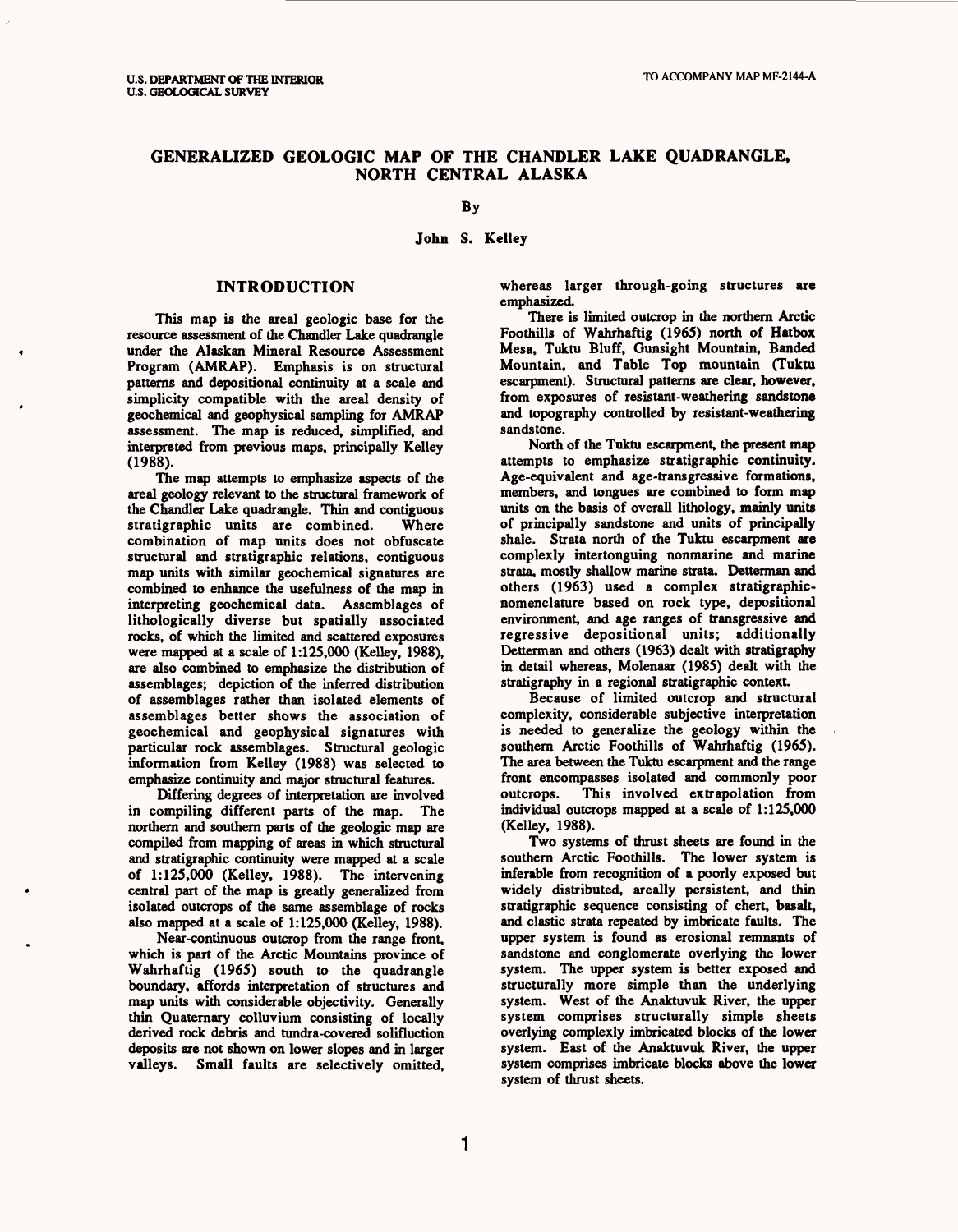#### **ACKNOWLEDGMENTS**

The writer wishes to acknowledge the contribution of previous mappers. Although the present map is a distillation of concepts and syntheses generated from Kelley (1988), compilation of Kelley (1988) relied heavily on previously published maps. Detterman and others (1963), Brosgé and others (1960; 1979) were especially important map contributions. Patton and Tailleur (1964), Bowsher and Dutro (1957), and Porter (1966) also made important map contributions to Kelley (1988).

#### **REFERENCES CITED**

- Ahlbrandt, T.S., Huffman, A.C., Jr., Fox, I.E., and Pasternack, Ira, 1979, Depositional framework and reservoir-quality studies of selected Nanushuk Group outcrops. North Slope, Alaska, *in* Ahlbrandt, T.S., ed., Preliminary geologic, petrologic, and paleontologic results of the study of Nanushuk Group rocks, North<br>Slope, Alaska: U.S. Geological Survey U.S. Geological Survey Circular 794, p. 1-4.
- Armstrong, A.K., and Mamet, B.L., 1977, Carboniferous microfacies, microfossils, and corals, Lisburne Group, Arctic Alaska: U.S. Geological Survey Professional Paper 849, 144 p., 39 pi.
- 1978, Microfacies of the Carboniferous Lisbume Group, Endicott Mountains, Arctic Alaska: *in* Stelok, C.R., and Chatterton, B.D.E., eds., Western and Arctic Canadian Biostratigraphy, Geological Association of Canada Special Paper 18, p. 333-394.
- Bodnar, D.A., 1984, Stratigraphy, age, depositional environments, and hydrocarbon source rock evaluation of the Otuk Formation, north-central Brooks Range, Alaska: Fairbanks, Alaska, University of Alaska, M.S. thesis, 232 p., 26 fig., 9 tables.
- Bowsher, A.L., and Dutro, J.T., Jr., 1957, The Paleozoic section in the Shainin Lake area, central Brooks Range, Alaska: U.S. Geological Survey Professional Paper 303-A, p. 1-39.
- Brosgé, W.P., Reiser, H.N., Dutro, J.T., Jr., and Nilsen, T.H., 1979, Geologic map of Devonian rocks in parts of the Chandler Lake and Killik River quadrangles, Alaska: U.S. Geological Survey Open-File Report 79-1224, scale 1:200,000.
- Brosgé, W.P., Reiser, H.N., Patton, W.W., Jr., and Mangus, M.D., 1960, Geologic map of the Killik-Anaktuvuk Rivers region, Brooks Range, Alaska: U.S. Geological Survey openfile report, scale 1:96,000, 2 sheets.
- Chapman, R.M., Detterman, R.L., and Mangus, M.D., 1964, Geology of the Killik-Etivluk Rivers region, Alaska: U.S. Geological Survey Professional Paper 303-F, p. 325-407.
- Crowder, R. Keith, 1987, Cretaceous basin to shelf transition in northern Alaska: deposition of

the Fortress Mountain Formation: *in* Tailleur, Irv, and Weimer, Paul, eds., Alaskan North Slope geology, Pacific Section of the Society<br>of Economic Paleontologists and of Economic Paleontologists and Mineralogists, Bakersfield, California, and Alaska Geological Society, Anchorage, Alaska, v. 1, p. 449-458.

- Detterman, R.L., Bickel, R.S., and Gryc, George, 1963, Geology of the Chandler River region, Alaska: U.S. Geological Survey Professional Paper 303-E, p. 223-324.
- Gryc, George, 1956, Mesozoic sequence in Colville River region, northern Alaska: American Association of Petroleum Geologists Bulletin, v. 40, no. 2, p. 209-213.
- Hamilton, T.D., 1979, Surficial geologic map of the Chandler Lake quadrangle, Alaska: U.S. Geological Survey Miscellaneous Field Studies Map MF-1121, scale 1:250,000.
- Jones, D.L., and Gryc, George, 1960, Upper Cretaceous pelecypods of the genus *Inoceramus*  from northern Alaska: U.S. Geological Survey Professional Paper 334-E, p. 149-165.
- Kelley, J.S., 1984a, Geologic sections of a portion of the Chandler Lake B-l quadrangle, Alaska: U.S. Geological Survey Open-File Report 84-<br>
77, 3 sheets, 1:63,360.<br>
<u>1984b</u>, Geologic map and sections of a<br>
portion of the Chandler Lake A-1 and A-2 77, 3 sheets,  $1:63,360$ .<br>- 1984b, Geologic map and sections of a
- portion of the Chandler Lake A-l and A-2 quadrangles, Alaska: U.S. Geological Survey Open-File Report 84-555, 1:63,360.
- 1988, Preliminary geologic map of the Chandler Lake quadrangle, Alaska: U.S. Geological Survey Open-File Report 88-42, 2 sheets, scale 1:125,000.
- Kelley, J.S., and Bbhn, Diedra, 1988, Decollements in the Endicott Mountains allochthon, *in*  Galloway, J.P. , and Hamilton, T.D., eds., Geological studies in Alaska by the U.S. Geological Survey during 1987: U.S. Geological Survey Circular 1016, p. 44-47.
- Molenaar, C.M., 1981, Depositional history and seismic stratigraphy of Lower Cretaceous rocks, National Petroleum Reserve in Alaska and adjacent areas: U.S. Geological Survey Open-File Report 81-1084, 45 p.
- 1985, Subsurface correlations and depositional history of the Nanushak Group and related strata. North Slope, Alaska, *in*  Huffman, A.C., Jr., ed., Geology of the Nanushak Group and related rocks, North Slope, Alaska: U.S. Geological Survey Bulletin 1614, p. 37-59.
- Molenaar, C.M., Egbert, R.M., and Krystinik, L.F., 1981, Depositional facies, petrography, and reservoir potential of the Fortress Mountain Formation (Lower Cretaceous), central North Slope, Alaska: U.S. Geological Survey Open-File Report 81-967, 35 p.
- Mull, C.G., 1979, Nanushuk Group deposition and the late Mesozoic structural evolution of the central and western Brooks Range and Arctic Slope, *in* Ahlbrandt, T.S., ed., Preliminary geologic, petrologic, and paleontologic results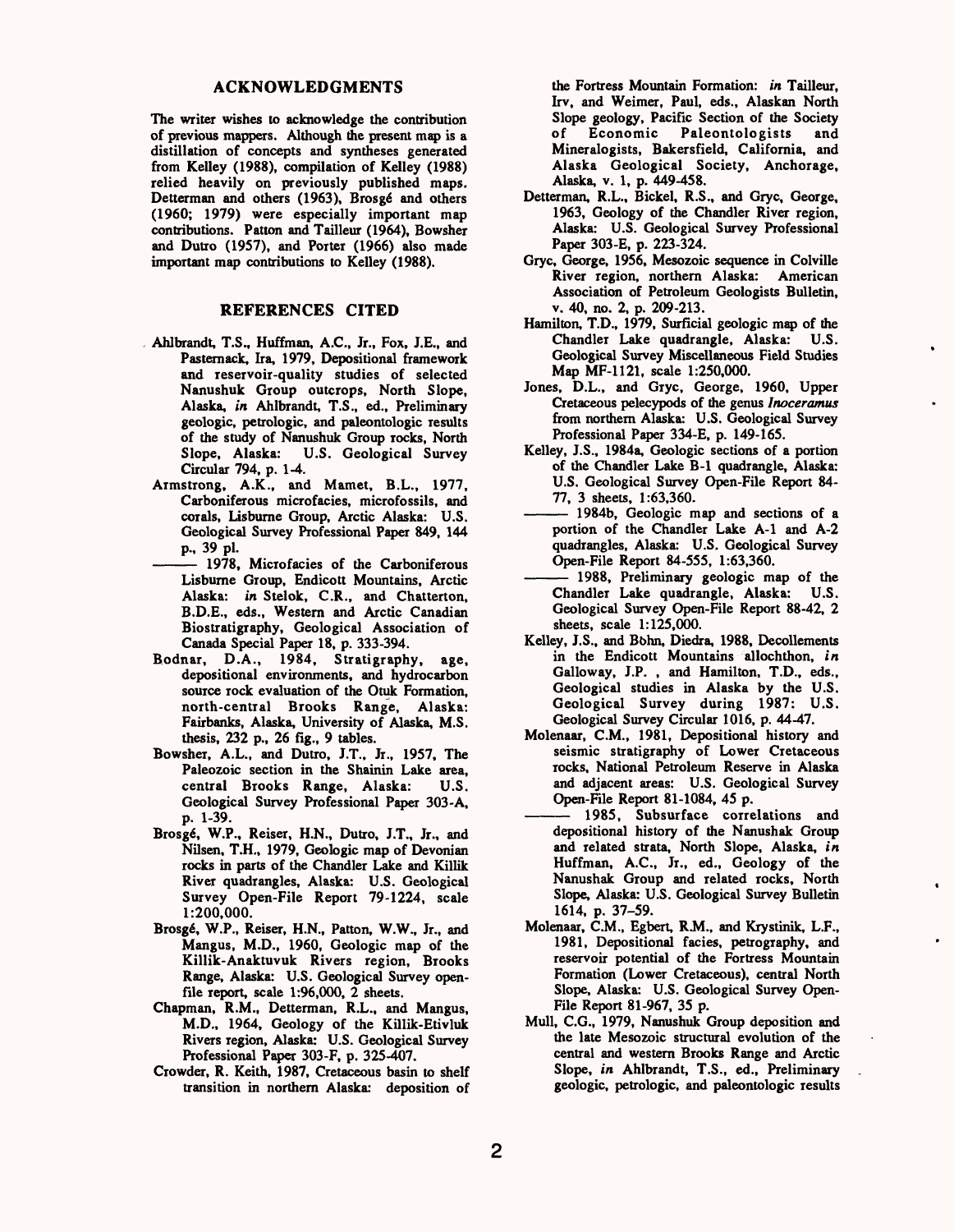of the study of Nanushuk Group rocks, North Slope, Alaska: U.S. Geological Survey Circular 794, p. 5-13.

- Mull, C.G., Crowder, R.K., Adams, K.E., Siok, J.P., Bodnar, D.A., Harris, E.E., Alexander, R.A., Solie D.N., 1987, Stratigraphic and structural setting of the Picnic Creek allochthon, Killik River quadrangle, central Brooks Range, Alaska: a summary, *in* Tailleur, Irv, and Weimer, Paul, eds., Alaskan North Slope geology: Pacific Section of the Society Of Economic Paleontologists and Mineralogists, Bakersfield, California, and Alaska Geological Society, Anchorage, Alaska, vol. 2, p. 649- 662.
- Mull, C.G., Tailleur, I.L., Mayfield, C.F., Ellersieck, Inyo, and Curtis, S., 1982, New upper Paleozoic and lower Mesozoic Stratigraphic units, central and western Brooks Range, Alaska: American Association of Petroleum Geologists Bulletin, v. 66, n. 3, p. 348-362.
- Nilsen, T.H., 1981, Upper Devonian and Lower Mississippian redbeds, Brooks Range, Alaska, in Miall, A.D., ed., Sedimentation and<br>tectonics in alluvial Basins: Geological tectonics in alluvial Basins: Association of Canada Special Paper 23, p. 187-219.
- Nilsen, T.H., and Moore, T.E., 1982, Sedimentology and stratigraphy of the Kanayut Conglomerate, central and western Brooks Range, Alaska; report of the 1981 field season: U.S. Geological Survey Open-File Report 82- 674, 68 p.
	- 1984, Stratigraphic nomenclature for the Upper Devonian and Lower Mississippian(?) Kanayut Conglomerate, Brooks Range, Alaska: U.S. Geological Survey Bulletin 1529-A, p. A1-A64.
- Nilsen, T.H., Moore, T.E., Brosgé, W.P., and Dutro, J.T., Jr., 1981, Sedimentology and stratigraphy of the Kanayut Conglomerate and associated units. Brooks Range, Alaska; report of the 1979 field season: U.S. Geological Survey Open-File Report 81-506, 44 p.
- Nilsen, T.H., Moore, T.E., Dutro, J.T., Jr., Brosgé, W.P., and Orchard, D.M., 1980, Sedimentology and stratigraphy of the Kanayut Conglomerate and associated units, central and eastern Brooks Range, Alaska; report of the 1978 field season: U.S. Geological Survey Open-File Report 80-888, 80 p.
- Patton, W.W., Jr., 1957, New and redefined formations of Early Cretaceous age: American Association of Petroleum Geologists Bulletin, v. 40, no. 2, p. 219-223.
- Patton, W.W., Jr., and Tailleur, I.L., 1964, Geology of the Killik-Itkillik region, Alaska: U.S. Geological Survey Professional Paper 303-G, p. 409-500.
- Porter, S.C., 1966, Stratigraphy and deformation of Paleozoic section at Anaktuvuk Pass, central Brooks Range, Alaska: American Association

of Petroleum Geologists Bulletin, v. 50, n. 5, p. 952-980.

- Reiser, H.N., Brosgé, W.P., Dutro, J.T., Jr., and Detterman, R.L., 1979, Upper Paleozoic volcanic rocks in the eastern and central Brooks Range, *in* Johnson, K.M., and Williams, J.R., eds., The United States<br>Geological Survey in Alaska--Geological Survey in Alaska-- Accomplishments during 1978: Geological Survey Circular 804-B, p. B25- B27.
- Siok, J.P., 1985, Geologic history of the Siksikpuk Formation on the Endicott Mountains and Picnic Creek allochthons, north central Brooks Range, Alaska: Fairbanks, Alaska, University of Alaska, M.S. thesis, 253 p., 13 charts.
- Wahrhaftig, Clyde, 1965, Physiographic divisions U.S. Geological Survey Professional Paper 482, 52 p., 6 figs., 6 pis.

### **DESCRIPTION OF MAP UNITS**

- Qal Alluvium (Holocene)—Unit comprises various unconsolidated debris including boulders, gravel, sand, silt, clay, and humic material. Unit includes sediments in river channels, active flood plains, bogs, and swamps. See Hamilton (1979) for detailed map and descriptions of Quaternary deposits
- Qs Surficial deposits (Quaternary)-Widely inclusive unit that comprises undivided unconsolidated deposits, including glacial drift, outwash, and highlevel terraces, mostly boulders, gravel, sand, silt, and clay. See Hamilton (1979) for detailed map and descriptions of Quaternary deposits
- Ksb Schrader Bluff Formation (Upper Cretaceous)-Three members make up the Schrader Bluff Formation; they are, in ascending order, the Rogers Creek, Barrow Trail, and Sentinel Hill Members. All three members are found in Chandler Lake quadrangle but are not discriminated herein. Detterman and others (1963) reported about 550 m of the Schrader Bluff Formation at Race Track Basin syncline.

The Schrader Bluff Formation consists of shale, claystone, sandstone, and bentonite. Shale is medium to light gray, bentonitic, clayey, fissile, and includes tuff beds. Claystone is medium gray, commonly well indurated, and probably at least in part tuffaceous. Sandstone is light gray to light brown, fine grained, laminated, and micaceous. Bentonite beds consist of medium- to light-grayish-green bentonite that are locally silty and grade to gray tuffaceous siltstone. Formation includes shell fragments, identifiable megafossils, and coalified wood debris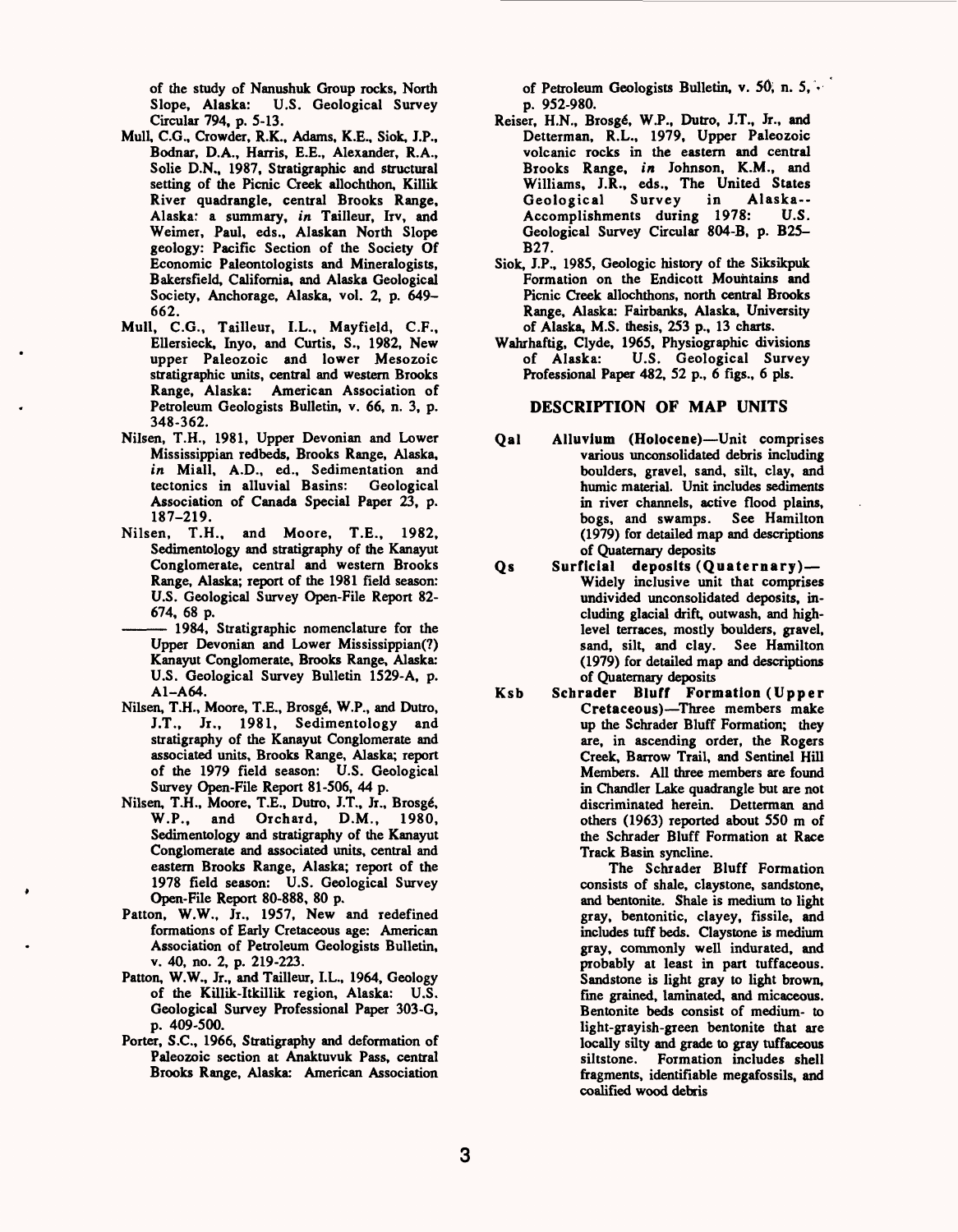Kp Prince Creek Formation (Upper Cretaceous)-Only the Tuluvak Tongue of the Prince Creek Formation is recognized in the Chandler Lake<br>quadrangle. Detterman and others Detterman and others (1963) reported 175 m of the Tuluvak Tongue at type locality at Schrader Bluff about 24 km north of Race Track Basin. The Tuluvak Tongue appears to thicken radically in northeastern part of the Chandler Lake quadrangle where outcrop widths and dips infer thicknesses approaching 610 m (Kelley, 1988)

Character of the Prince Creek Formation changes from southwest to<br>northeast. In northeastern part of In northeastern part of quadrangle, it is principally sandstone, siltstone, mudstone, coal, and tuff. Sandstone is medium to light medium gray, yellowish gray, brownish gray, thin to medium bedded, fine to coarse grained, locally conglomeratic, and tuffaceous in part. Sandstone is locally<br>conglomeratic and includes conglomeratic and includes conglomerate beds composed mostly of small pebbles of black chert and white<br>quartz and quartzite. Mudstone. quartz and quartzite. siltstone, and shale are end members of a continuum of lithologies that are typically medium gray to dark gray, fissile in part, and bentonitic in part. Formation includes plant fragments, identified leaf fossils, tuff beds, coal, and ironstone nodules.

In northwestern part of quadrangle, formation comprises conglomerate, sandstone, siltstone, and shale. Conglomerate is basal in formation. Conglomerate is as much as 12 m thick and composed of well-rounded pebbles of white to light-gray quartz, orthoquartzite, and medium- to dark-gray chert. Conglomerate has sandstone matrix and prominent quartz cement that shines in direct sunlight. Conglomerate produces prominent positiveweathering topographic features such as cuestas and rimrock. Sandstone, siltstone, and shale in upper part of unit are very poorly exposed. Sandstone is gray, probably mostly quartz and chert, and prominently cross bedded. Siltstone and shale are gray, brownish gray, and poorly indurated

Ks Seabee Formation (Upper Cretaceous)-Formation consists of the Shale Wall Member and overlying Ayiyak Member in Chandler Lake quadrangle. Detterman and others (1963) reported about 550 m of the Shale Wall Member along Nanushuk River at Rooftop Ridge. Detterman and others (1963) also reported 110 m of the Ayiyak Member at type locality along

Ayiyak River and generally uniform thickness in map area. Outcrop widths and dips suggest that the Seabee Formation is about 425 m thick and probably thins to south, probably a\* expense of the Shale Wall Member (Kelley, 1988). Differences in reported thicknesses probably are caused by structural complications in tuffaceour and shaly Shale Wall Member. Members of the Seabee Formation are not discriminated in mapping.

Shale Wall Member consists mostly of medium-gray shale. Shale *if*  typically bentonitic, clayey, and includes bentonite beds, laminated siltstone interbeds, and limestone concretions. Member includes darkgray to black organic shale locally, clayey limestone concretions as thick as 2.4 m, and marine fossils. Mediumto medium-light-gray, fine-grained to very fine grained sandstone and siltstone locally are present in member. Calcite cement is common.

Ayiyak Member is mostly greenish-gray and olive-gray siltstone. Siltstone is typically shaly and grades to mudstone. Brownish- and greenishgray mostly fine-grained thin- to medium-bedded sandstone is also present in member. Locally, sandstone is coarse grained, conglomeratic, and includes thin lenticular beds of conglomerate composed mostly of black chert and white quartz pebbles. Member also includes impure limestone, shale, and both ironstone and calcareous concretions

Ninuluk and Chandler (part) Formations, undivided (Upper Cretaceous)—Unit includes the Niakogan Tongue of the Chandler Formation, which is principally nonmarine sandstone that interfingers with the laterally equivalent and principally marine sandstone of the Ninuluk Formation. The Ninuluk Formation crops out northeast of the Niakogon Tongue and comprises strata deposited in progressively deeper water to northeast. Detterman and others (1963) reported 355 m of the Ninuluk Formation on east fork of upper Tuluga River. Outcrop widths and dips suggest that 355 m is maximum thickness for the undivided Niakogon Tongue and Ninuluk Formation (Kelley, 1988); both units are locally absent either because of erosion along unconformity at base of the Seabee Formation or abrupt depositional wedge out.

The Niakogon Tongue comprises sandstone, siltstone, and mudstone.

Knc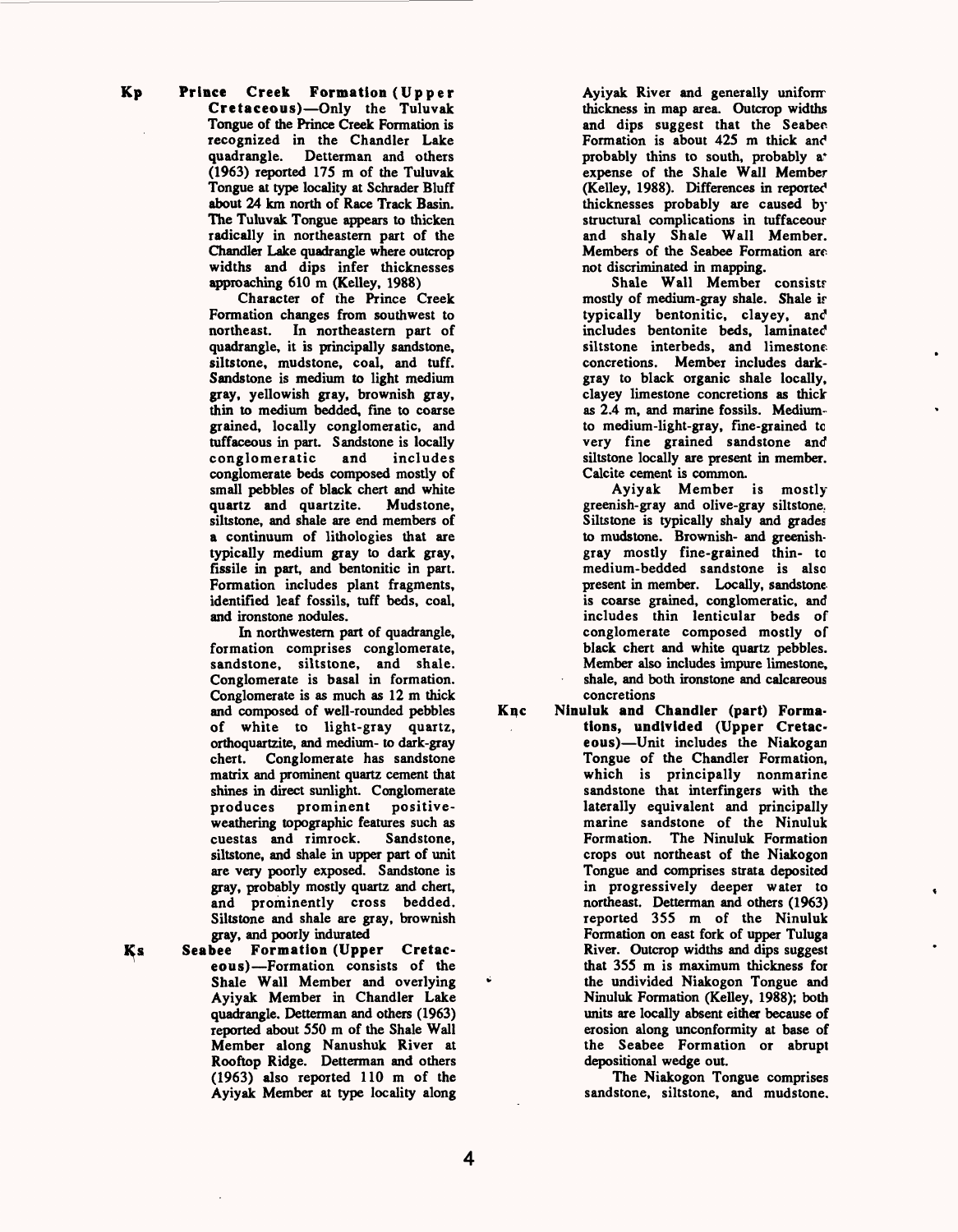Sandstone is light olive gray, greenish gray, medium gray, fine to coarse grained, thin bedded to massive, well indurated, and locally limonite cemented. Sandstone typically weathers light gray with a "salt-and-pepper" appearance or buff and yellowish red where exposures are iron oxide stained. Ironstone concretions and beds of<br>granule conglomerate and conglomerate and conglomeratic sandstone are present locally. Granules in conglomerate and conglomeratic sandstone are mostly dark-gray chert and quartz. Siltstone and mudstone may form as much as half of tongue. Plastic grayish-green bentonite beds are present in upper part of tongue.

The Ninuluk Formation is mostly sandstone, siltstone, and shale. Sandstone is greenish gray to brownish gray, thin bedded to massive, laminated in part, cross bedded, friable to moderately indurated, and fine to very fine grained. Sandstone grades to siltstone. Conglomeratic sandstone in part includes beds and lenses of granule conglomerate comprising framework clasts of varicolored chert and white quartz. Ripple marks, carbonaceous debris, marine fossils, and thoroughly carbonate-cemented lenses grading to sandy and silty limestone are found locally in sandstone. Across map area, sandstone beds become progressively finer grained, thinner bedded, more clayey, and more commonly carbonate cemented in northeasterly direction. Greenish-gray hard and hackly weathering shaly siltstone and darkbluish-gray clay shale are present. Both siltstone and shale are laminated. Formation also includes soft shale exposing weathered surfaces that commonly have a yellowish-gray or light-gray bloom. Siltstone and shale contain ironstone concretions. Beds and partings of grayish-green plastic claystone, probably bentonite, are present in shale

**Kc** Chandler Formation (part) (Upper and Lower Cretaceous)-Consists of the Killik Tongue of the Chandler Formation. Detterman and others (1963) reported thicknesses of 785 and 865 m from measured sections in Chandler Lake quadrangle where the Killik Tongue is not interfingered with other map units. Mapped outcrop widths and dips suggest that the Killik Tongue is about 790 m thick, but thins dramatically to the northeast (Kelley, 1988) possibly because of truncation under unconformity at base of the

Seabee Formation or possibly facies transition into marine map units.

The Killik Tongue comprises sandstone, conglomerate, siltstone, shale, and coal. Sandstone and conglomerate are light olive gray, greenish gray, and medium gray but typically weathers light gray with "saltand-pepper" color patterns caused by dark-gray chert and aphanitic rock fragments in contrast to very light gray weathering quartz and light-gray chert grains. Sandstone is medium grained to fine grained and characteristically cross bedded. Conglomeratic sandstone and conglomerate beds include clasts of mostly chert and quartz. Conglomerate is frame-work supported. Coal beds as much as 3 m thick are present in upper part of tongue and together with siltstone and shale are not resistant to weathering and generally poorly exposed. Ironstone concretions are common in coal-bearing part of tongue. Sandstone and conglomerate are very prominent ledge-forming strata

Ktg Tuktu and Grandstand Formations, undivided (Lower Cretaceous) The Tuktu and Grandstand Formations constitute the basal (sandstone) part of the Nanushuk Group. Basal sandstone is time transgressive to north; age of the Grandstand Formation is equivalent to that part of the Killik Tongue of the Chandler Formation that overlies the Tuktu Formation along Tuktu Both formations are mapped as undivided unit here, although the Grandstand Formation is younger than the Tuktu Formation, because (1) both formations occupy same stratigraphic position at base of the Nanushuk Group, (2) units are chronologic end members of timetransgressive depositional unit, and (3) a widespread structural detachment is present below the undivided Tuktu and Grandstand Formations. Combination of map units helps demonstrate fundamental transition from sandstone to shale, which is coincident with a regional structural discontinuity.

Detterman and others (1963) reported thickness of the Tuktu Formation from measured sections to range from 285 to 315 m and 435 m of the Grandstand Formation at type section on Anaktuvuk River. Outcrop widths and dips suggest that undivided Tuktu and Grandstand Formations attain thicknesses as much as 455 m (Kelley, 1988).

The Tuktu Formation and Grandstand Formation are principally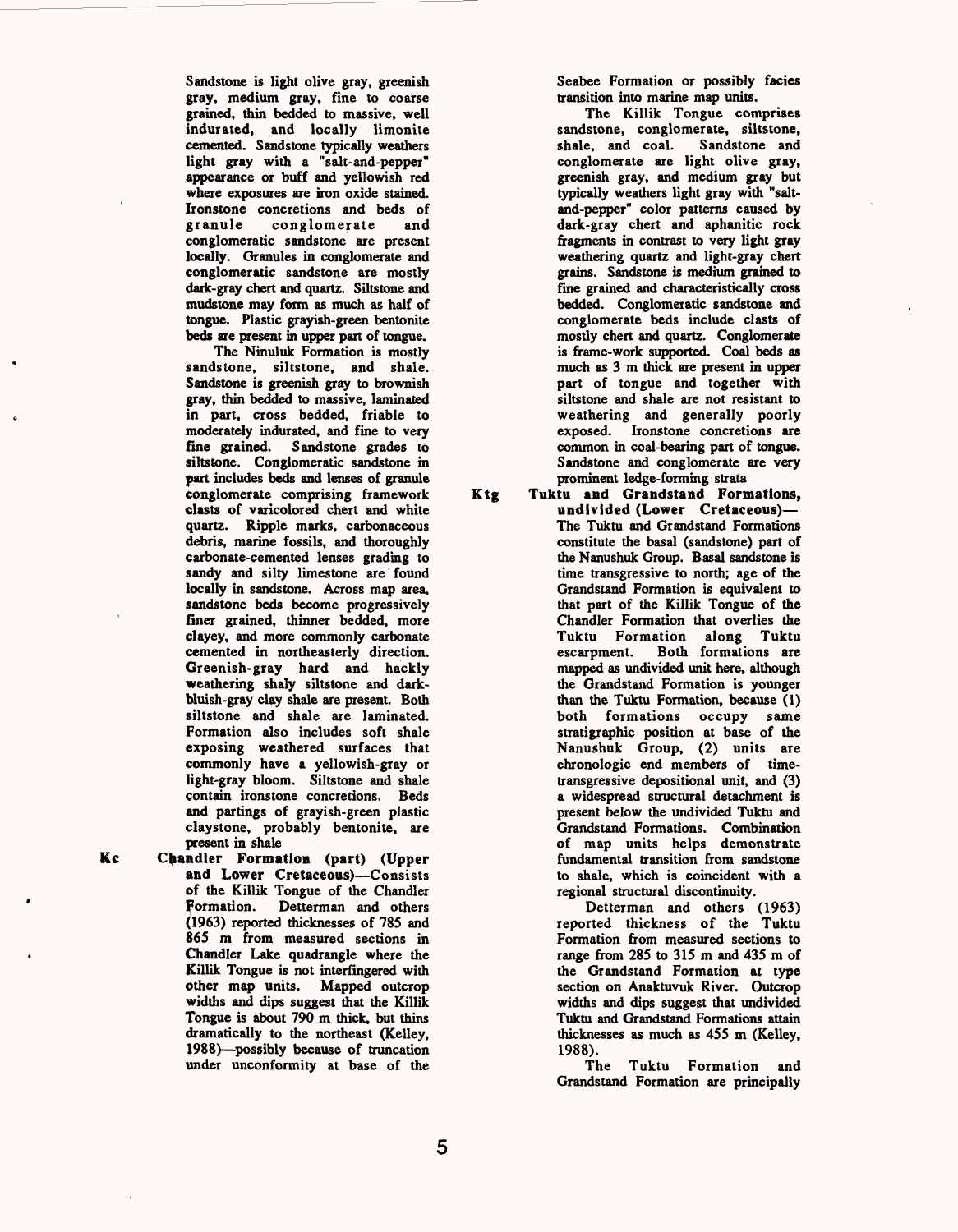grayish-green to greenish-gray sandstone. Sandstone is typically medium light gray to buff gray weathering, medium to very fine grained, shaly in part, and cross bedded in part. Ripple marks, wood debris, marine fossils, conglomerate beds comprising granules and small pebbles of mostly chert and quartz, and bioturbations are present locally. Greenish-gray siltstone and mudstone make up small part of formations. Undivided Tuktu and Grandstand Formations are resistant to weathering and together with overlying nonmarine

sandstone form prominent ridges<br>Fortress Mountain Form **Mountain Formation**<br>icted) (Lower (restricted) **Cretaceous)** - Unit consists of 2<br>lithofacies: (1) nonmarine lithofacies: conglomerate and associated marine sandstone (Kfc), which is found west of Anaktuvuk River, and (2) turbidite sandstone and conglomerate (Kft) east of Anaktuvuk River. Patton and Tailleur (1964) reported between 760 and 3050 m of the Fortress Mountain Formation at Fortress and Castle Mountains. Crowder (1987, p. 454-455) reported 3,660 m of the Fortress Mountain Formation at Castle Mountain. Outcrop widths and attitudes suggest that the Fortress Mountain Formation, shown west of Anaktuvuk River on this map, is probably between 215 and 610 m thick in Castle Mountain and Fortress Mountain area and thins to east (Kelley, 1988). Sandstone and conglomerate east of Anaktuvuk River is possibly about 305 m thick; structural complexity, however, limits confidence in this estimate (Kelley, 1988).

Previous workers (Patton and Tailleur, 1964, p. 458) consider stratigraphic relations between the Fortress Mountain and Torok Formations and Nanushuk Group uncertain, but state that the Fortress Mountain Formation is unlikely as young as middle Albian or age equivalent to the Nanushuk Group. Other workers ( Gryc, 1956; Patton, 1956; Jones and Gryc, 1960, p. 151; Detterman and others, 1963, p. 230; Chapman and others, 1964; Molenaar, 1981, p. 26; Molenaar and others, 1981, p. 3; Mull, 1979, p. 5; Ahlbrandt and others, 1979, p. 14; and Crowder, 1987, p. 451) describe the Fortress Mountain Formation as laterally equivalent to or lying stratigraphically below the Torok Formation, which underlies the Nanushuk Group. Fossils in marine sandstone interbeds, enclosed

within predominantly nonmarine strata of the Fortress Mountain Formation in Chandler Lake quadrangle (Kelley, 1988), include middle to late Albian bivalves (J.W. Miller, written commun., 1983), which are same age as those within lower part of the Nanushuk Group.

Assignment of strata to the Fortress Mountain Formation in this report differs from previous reconnaissance mapping (Patton and Tailleur, 1964) in Chandler Lake quadrangle. Patton and Tailleur (1964) included 2 sets of outcrops within the Fortress Mountain Formation. First set includes prominent erosional remnants of conglomerate and sandstone lying on complexly deformed rocks and melange and includes type section of the Fortress Mountain Formation. The other set of outcrops consists of sandstone and minor conglomerate that are resistant lenses within strata largely indistinguishable from the Torok<br>Formation. In this report, term In this report, term "Fortress Mountain Formation" is restricted so as to apply to only to first set of exposures, which consists of Lower Cretaceous sandstone and conglomerate that lie on structurally complex. Upper Jurassic and Lower Cretaceous clastic rocks, radiolarian ribbon chert, and mafic igneous rocks.

West of Anaktuvuk River, the Fortress Mountain Formation (as used in this report) comprises chiefly nonmarine strata that are found in unimbricate shallow-dipping slablike structural blocks that lie on complexly imbricated blocks of Mississippian to Lower Cretaceous strata, melange, and, locally, the Torok Formation. Outcrops are mostly massive-weathering nonmarine conglomerate and sandstone but locally include marine sandstone, especially in lower part of section. Most outcrops are erosional remnants of broad basin-shaped synclines comprising ridges underlain by beds of erosion-resistant conglomerate and sandstone arranged in circular or ellipsoidal pattern and dipping toward central point. Outcrops are remnants of more extensive structural sheets in probable fault contact, probably fault superimposed along a preexisting unconformity, with underlying older rocks including graywacke, ribbon chert, mafic igneous rocks, and melange.

 $\sim$   $\,$ 

West of Anaktuvuk River, the Torok Formation is found below the Fortress Mountain Formation and crops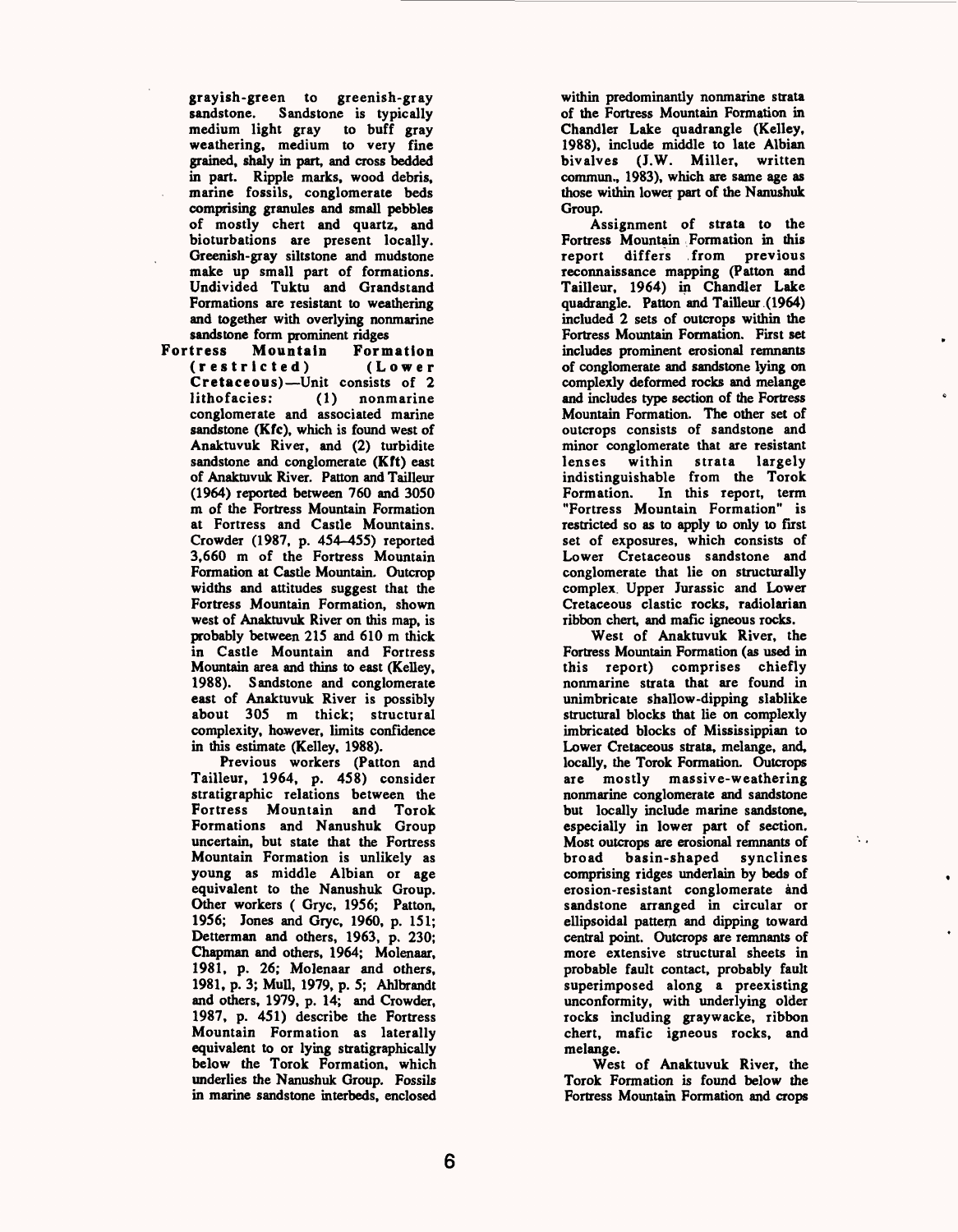out on north flank of Fortress Mountain and east of Fortress Mountain in T. 10 S., R. 2 W.

Isolated exposures of the Fortress Mountain Formation probably are present outside mapped areas of the Fortress Mountain Formation, especially west of Anaktuvuk River. Mudstone and sandstone that probably would be assigned to the Fortress Mountain Formation if relations with **Kfc**  underlying rocks were exposed are mapped as Arctic Foothills assemblage. These strata are depositionally consanguineous with the Fortress Mountain Formation but where structurally detached and intermixed with older underlying graywacke and mudstone are very difficult to discriminate from older strata, Because of their similar lithology and paucity of fossils in both older strata and the Fortress Mountain Formation.

Strata mapped as the Fortress Mountain Formations west of Anaktuvuk River, especially in larger exposed areas, probably include some older rocks. There probably are unrecognized erosional breaches in the Fortress Mountain Formation, breaches that expose underlying older rocks. The Fortress Mountain Formation is locally very thin and infolded and possibly imbricated to undetermined degree with underlying rocks, which increases the difficulty in discriminating the Fortress Mountain Formation from older strata.

The Fortress Mountain Formation east of Anaktuvuk River differs in some respects from the Fortress Mountain Formation west of the Anaktuvuk River. Submarine gravity-flow deposits, rather than interfingering nonmarine and marine deposits, cropout along upper Cobblestone and May Creeks. The Torok Formation is not recognized beneath the Fortress Mountain Formation along upper Cobblestone and May Creeks, although the Torok Formation lies adjacent to the Fortress Mountain Formation and rocks that underlie the Fortress Mountain Formation along May Creek. Along upper Cobblestone and May Creeks, the Fortress Mountain Formation is found in imbricate south-dipping blocks in **Kft**  contrast to extensive shallow dipping slablike blocks west of Anaktuvuk River.

However, exposures of the Fortress Mountain Formation on both sides of Anaktuvuk River are broadly similar. In both areas, formation lies in fault contact on mostly structurally complex

ribbon chert, mafic igneous rocl's. Mesozoic clastic rocks, and melanf<sup>\*</sup>. Exposures on both sides of Anaktuvuk River contain wood debris and framework compositions rich in chert clasts.

In this area, the Fortress Mountrin Formation is divided into:

**Conglomerate and sandstone**  Nonmarine and marine deposits, mostly found west of Anaktuvuk River, whi~h consist principally of conglomerate a~d sandstone. Pebble conglomerate is mostly light-greenish-gray weathering. greenish gray, and framework supported that characteristically is found in beds that range from  $0$  to  $1.2$  m thick. Beds are lenticular and cross bedded. Pebl 's imbrication is locally prominent. Ripup clasts, scarce mudcracks in thin a^d discontinuous mudstone intervals, a~d plant debris ranging from small carbonized wood debris to coalified loss are found in predominantly conglomeratic strata. Conglomerate clasts include greenish-gray, bright greenish-gray, gray, reddish-brown, a"d light-gray translucent varieties of chert, greenish-gray aphanitic, porphyritic vesicular, and nonvesicular mafic igneous rocks, light-gray to mediumlight-gray limestone and dolomi'ic limestone, silicified argillite, organic shale, and granitic rocks. Although most conglomerate clasts are well rounded, clasts of sedimentary rock are typically elongate parallel to beddir?. Conglomerate is interbedded with bioturbated marine sandstone and sandstone that contains local ripple and wave cross bedding, gravel lenres containing abundant wood debris, a^d locally, marine mollusks.

Conglomerate at Castle Mountrin overlies and may grade abruptly to marine sandstone including fine- to coarse-grained thin-bedded to laminated sandstone with very prominent parting lineation and flaggy weathering character. Sandstone includes scarce shell and wood debris, some of which are present in small accumulations with

current crescents about them<br>Turbidite sandstone **Turbldite sandstone and conglomerate** Turbidite sandstcne and conglomerate not associated with recognized shallow-marine or nonmarine deposits are found east of Anaktuvuk River. Sandstone is medium greenish gray, fine to very coarse grained, and granular. Most sandstone is fine to medium grained but grades to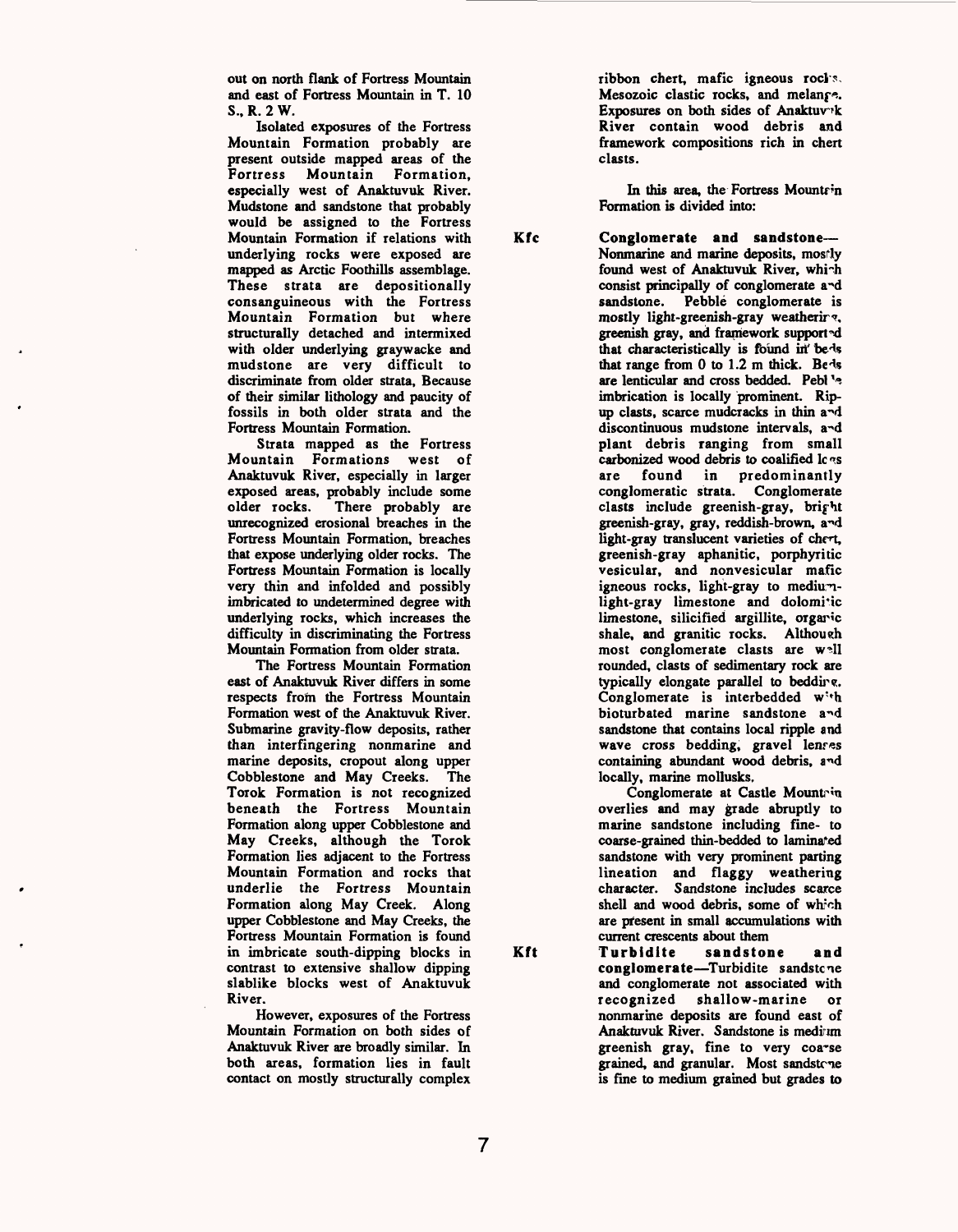very coarse grained, sandy to granule conglomerate. Sandstone beds are as thick as 1.5 m, but most beds range from 0.3 to 0.6 m. Thicker sandstone intervals are generally composed of amalgamated beds. Sandstone beds are massive, graded, laminated, and locally wispy cross bedded. Sole marks on sandstone beds include flute casts and tool marks. Sandstone locally includes much carbonized wood debris some as long as 0.3 m. Most larger sand grains and granules are chert including lightgray, light-greenish-gray, dark-gray, and very light gray tripolitic chert. Sandstone is interbedded with siltstone and silty mudstone

Kto Torok Formation (Lower Cretaceous) Detterman and others (1963) reported 186S m of the Torok Formation in type section along Torok Creek north-northeast of Castle Mountain. Monotonous character, obscure imbrication, mechanical incompetence, and incomplete exposure of unit make estimates of thickness, based on outcrop width and dip alone, unreliable.

Assignment of strata to the Torok Formation in this report differs from previous usage in reconnaissance mapping in Chandler Lake quadrangle (Fatten and Tailleur, 1964). Previous workers recognized two map units, the parts of which are here reassigned to the Torok Formation. Patton and Tailleur (1964, pi. 50) recognized a unit composed of undivided Torok Formation and Fortress Mountain Formation and a set of prominent outcrops of sandstone in shale that they recognized as the Fortress Mountain Formation. Kelley (1988) and this report discriminate sandstone and shale in both units of Patton and Tailleur (1964)—sandstone is here reassigned as informal subunit within lower part of the Torok Formation and the shale is here reassigned to the Torok Formation.

The Torok Formation comprises shale, mudstone, siltstone, and sandstone. Formation is mostly and characteristically bluish-gray, darkgreenish-gray, medium-dark-gray, and dark-gray shale, mudstone, and clayey siltstone. Shale is fissile in part, mostly very thin bedded, and includes partings and thin interbeds of siltstone and fine-grained sandstone. Sandstone is medium light gray and greenish gray, very fine to very coarse grained, silty and shaly, and in part conglomeratic. Sandstone also includes lenses of granule conglomerate, most granules of which are chert

The Torok Formation is locally, divided into:

Ktoc Cobblestone sandstone unit-Informal name here applied to mappable and discrete bodies of sandstone and conglomerate found within lower part of the Torok Formation. Unit comprises lenticular and discontinuous bodies of sandstone and conglomerate that are present in structurally complex and south-dipping imbricate fault blocks. Outcrops are discontinuous in trend that parallels and lies south of Tuktv escarpment.

Recognition of (informal) Cobblestone sandstone unit refiner previous stratigraphy. Previous workers (Patton and Tailleur, 1964, pi. 50) mapped strata—which are herein referred to the Cobblestone sandstone unit and enclosing shale-as the Fortress Mountain Formation. Cobblestone sandstone unit as proposed here discriminates coarse-grained submarine gravity-flow deposits from fine-grained strata, shale, mudstone siltstone, and fine-grained sandstone. Fine-grained strata are here mapped within undivided part (Kto) of the<br>Torok Formation Cobblestone Torok Formation. sandstone unit also discriminates gravity-flow deposits within lower part of the Torok Formation from strata of the Fortress Mountain Formation strata used in this report.

Strata of Cobblestone sandstone unit are probably older than those of the Fortress Mountain Formation exposed west of Anaktuvuk River. Cobblestone sandstone unit is present within lower part of the Torok Formation, whereas the Fortress Mountain Formatior locally overlies Torok strata exposed or north flank of Fortress Mountain and east of Fortress Mountain in T. 10 S., R 2 W. Additionally, fossils near base of the Fortress Mountain Formation in T. 12 S., R. 2 W. are middle and late Albiar in age (J.W. Miller, written commun.,  $1983$ ) and equivalent to fossils in strata of the Nanushuk Group, which overlie" the Torok Formation along Tuktu escarpment.

Previous workers (Gryc, 1956; Patton, 1956; Jones and Gryc, 1960, p. 151; Detterman and others, 1963, p. 230; Chapman and others, 1964; Patton and Tailleur, 1964, p. 458; Molenaar, 1981, p. 26; Molenaar and others, 1981, p. 3; Mull, 1979, p. 5; Ahlbrandt and others, 1979, p. 14; and Crowder, 1987, p. 451) recognized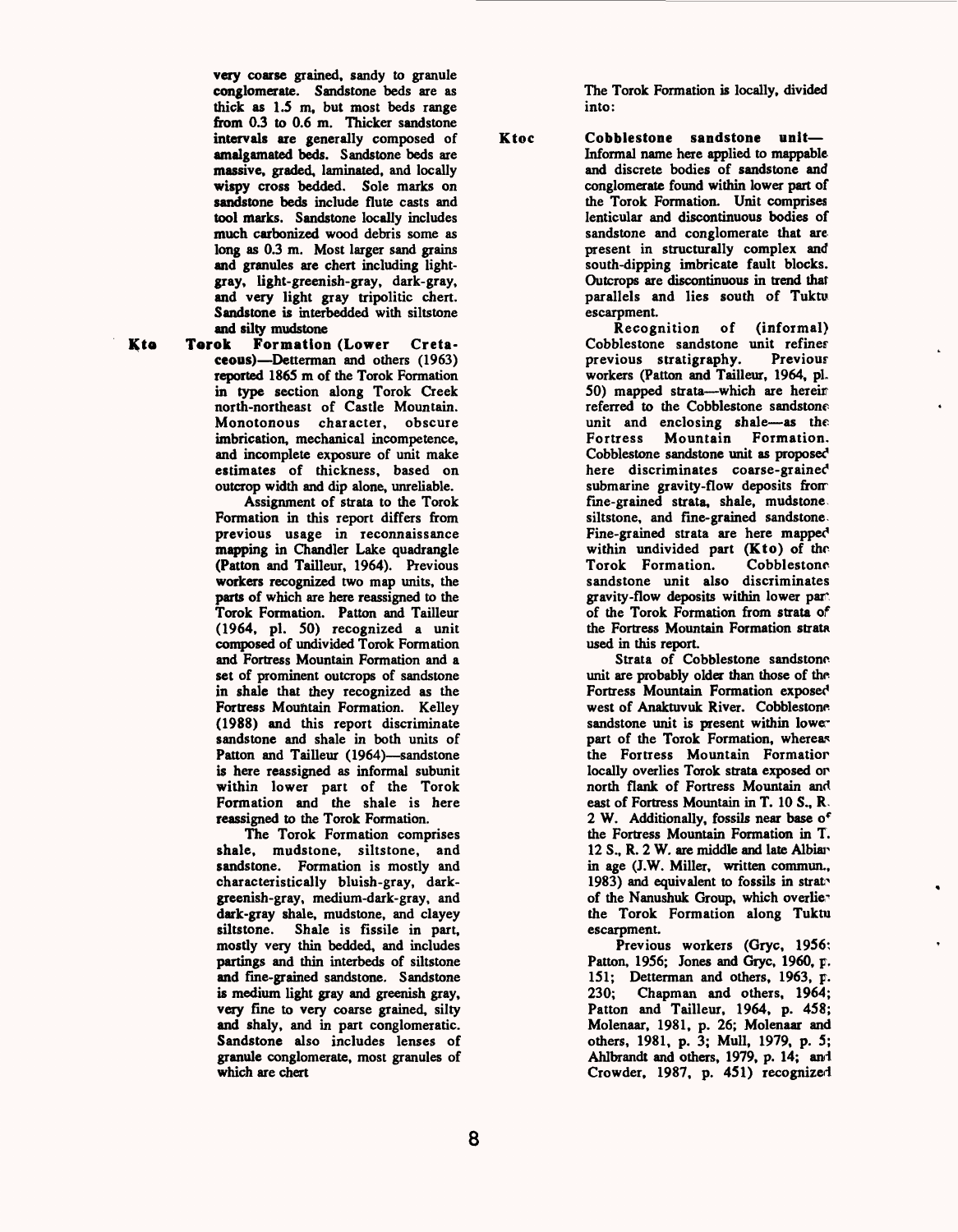continuity between strata referred herein to Cobblestone sandstone unit and the Fortress Mountain Formation by assigning both units to the Fortress Mountain Formation. Present mapping and nomenclature point out: (1) discontinuous nature of tongues of sandstone within lower part of the Torok Formation, (2) diachronous relations between sandstone in lower part of the Torok Formation and the Fortress Mountain Formation, and (3) restriction of the Fortress Mountain Formation to conglomerate and sandstone overlying complexly deformed Mississippian to Lower Cretaceous rocks (including the Torok Formation). Present work does not preclude depositional consanguinity between strata referred to Cobblestone sandstone unit and the Fortress Mountain Formation; if consanguinity exists however, present work suggests structural telescoping of younger and more proximal facies over older more distal facies west of Anaktuvuk River.

The map pattern suggests that sandstone bodies of Cobblestone sandstone unit range between 0 and 305 m thick and from 0.6 km to more than 16 km in lateral continuity (Kelley, 1988). Structural complexities too small to be shown at a scale of 1:125,000 and likely to produce repeated section suggest that estimated thickness is maximum value.

Cobblestone sandstone unit comprises sandstone, siltstone, mudstone, and conglomerate. Sandstone is mostly yellowish-brownweathering, olive to greenish gray, coarse to very fine grained, very thin to massive bedded, partly laminated, and partly small scale and wispy cross bedded. Sandstone includes locally abundant small carbonized plant debris, carbonaceous films, flute marks, load casts, and tool marks. Sandstone beds typically include incomplete turbidite sequences and are locally organized into thinning-upward cycles consisting of amalgamated sandstone and gritty sandstone progressively overlain by thinner and fewer amalgamated sandstone beds interbedded with siltstone and mudstone. By handspecimen inspection, sandstone comprises moderately sorted subangular to subrounded clasts of chert, quartz, and rock fragments. Siltstone is yellowishbrown-weathering, olive to greenish gray, mostly thin bedded to laminated, and grades to very fine grained sandstone. Siltstone includes locally

common plant debris. Mudstone is medium dark gray to medium greenish gray, mostly thin bedded, very silty and very sandy in part, and locally includes sandstone partings. Conglomerate is framework supported and consists mostly of well-rounded clasts that range from granule to cobble size but are mostly pebble size. Clasts making up conglomerate are mostly chert but include common various silicified aphanitic rock fragments, mafic igneous rock fragments, and carbonate-rock fragments.

Cobblestone sandstone unit includes distinctive iron-stained and granule- to small-pebble-bearing shale, mudstone, and siltstone. Some outcrops of pebbly strata are deeply iron stained with goethite coatings that give some beds a metallic appearance. Clasts in pebbly beds are scattered, well rounded, percussion marked and mostly chert and mafic igneous rock. Iron-stained and pebbly units include ironstone lenses. Unit includes some thin beds that are tough, fissile, and carbonaceous

KMaf Arctic Foothills Assemblage (Lower Cretaceous to Mississippian) Assemblage comprises seven previously recognized map units (Kelley, 1988) that are found in Arctic Foothills (Wahrhaftig, 1965) of central Brooks Range. Assemblage consists of coquinoid limestone (Lower Cretaceous), undivided Upper Jurassic and Cretaceous strata, mafic igneous rocks (Jurassic), Permian and Triassic chert, the Nuka Formation (Mississippian and Pennsylvanian), marble, and melange.

Fragmentary evidence provides basis for inferring stratigraphic and structural relations within Arctic Foothills assemblage in Chandler Lake quadrangle. Contacts between units within assemblage are not extensively exposed in Chandler Lake quadrangle. However, distribution over an area greater than 2,590 km2 of assemblage that comprises units that collectively may be as thin as 610 m infers shallow dip or structural repetition; steep dips and fold- and thrust-belt setting of the Arctic Foothills makes latter interpretation more likely.

Stratigraphic relations between all of units within Arctic Foothills assemblage in Chandler Lake quadrangle are not clear. Most of the Arctic Foothills assemblage probably is structurally repeated complexly deformed and tectonically disrupted depositional sequence consisting of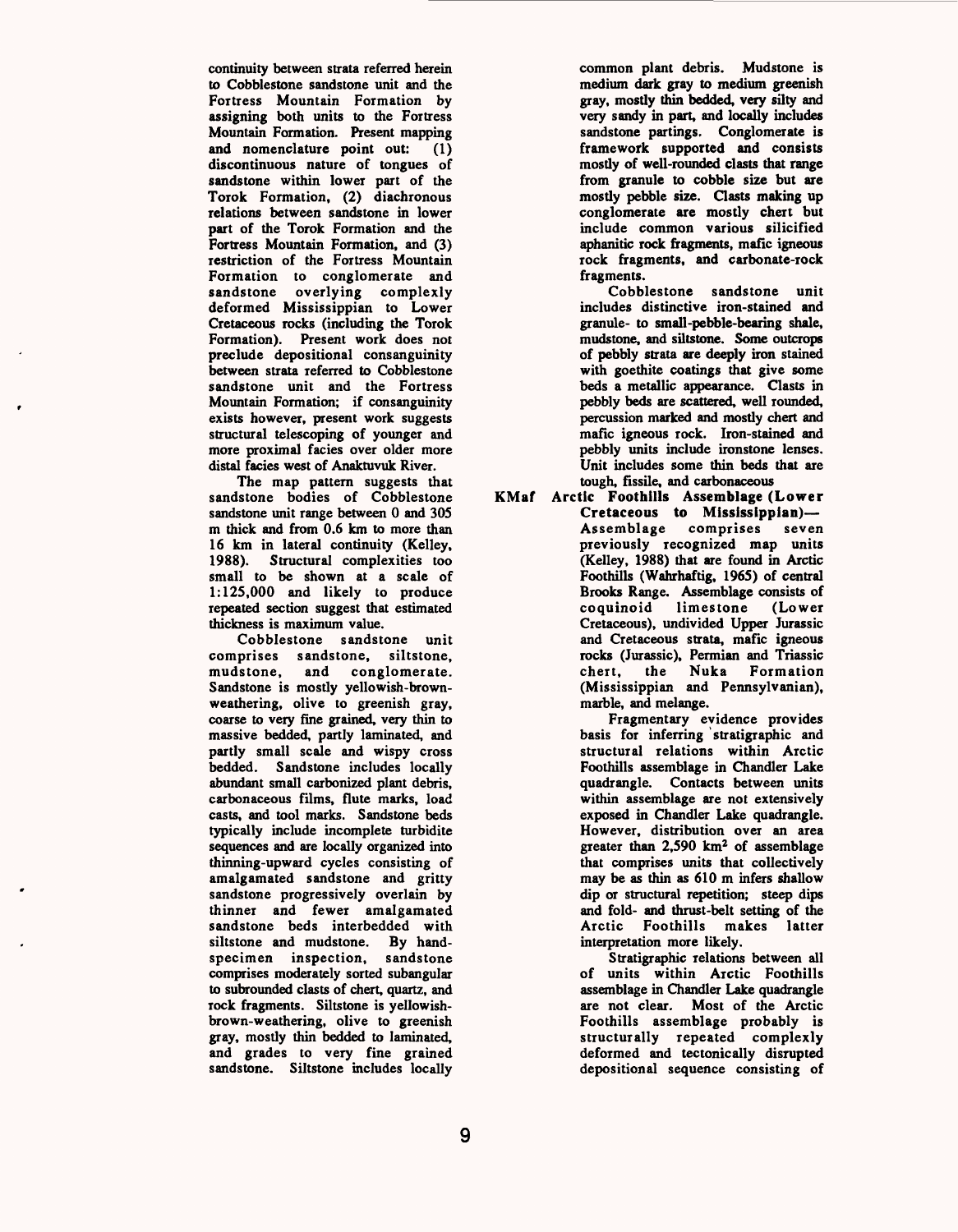Permian to Triassic chert containing intrusions and possibly interbeds of mafic igneous rocks overlain by Upper Jurassic to Lower Cretaceous strata. Stratigraphic relations between this depositional sequence and the Nuka Formation, marble, coquinoid limestone, and melange are to differing degrees uncertain. The Nuka Formation and marble could be metamorphic equivalents of one another. Melange consists of structural blocks of Arctic Foothills assemblage in sheared matrix of Upper Jurassic to Lower Cretaceous strata, mostly shale. Most of melange is extreme case of structural disruption of depositional sequence that makes up most of Arctic Foothills assemblage but locally blocks of coquinoid limestone are found in the melange.

Blocks of coquinoid limestone unit probably are tectonically derived from strata adjacent to Arctic Foothills<br>assemblage. Arctic Foothills Arctic Foothills assemblage structurally overlies Upper Devonian to Lower Cretaceous sequence of strata that is not intruded by mafic igneous rocks that are found in overlying Arctic Foothills assemblage. Along upper Peregrine, Cobblestone, May, and Tiglukpuk Creeks, blocks of coquinoid limestone in Arctic Foothills assemblage crop out within 0.6 km and less than 150 m structurally above strata from which blocks were likely derived.

Structural and stratigraphic relations of units of Arctic Foothills assemblage exposed in Killik River quadrangle adjoining to west support inferred Stratigraphic and structural relations in Chandler Lake quadrangle. Contacts between equivalents of Permian to Triassic cherts and Upper Jurassic to Lower Cretaceous clastic rocks in Chandler Lake quadrangle are exposed in Killik River quadrangle. Chert, locally extensively intruded by mafic igneous rocks in the Chandler Lake quadrangle, unconformably underlies Upper Jurassic and Lower Cretaceous clastic rocks. A regional sole thrust underlies chert and mafic<br>igneous rocks; subsidiary thrusts subsidiary thrusts produce imbricate blocks of both (1) chert and mafic igneous rocks and (2) chert and mafic igneous rocks and Upper Jurassic to Lower Cretaceous clastic rocks.

Tectonic blocks of coquinoid limestone unit (Lower Cretaceous-Valanginian) are present in melange in Arctic Foothills assemblage. Coquinoid limestone is found as slabbly blocks<br>indicated by on geologic map in on geologic map in highly sheared and disrupted Upper Jurassic and Cretaceous shale and sandstone. Blocks are typically brownish gray and reddish-brownweathering limy siltstone, mudstone, and impure limestone including abundant bivalves, typically *Buchia sublaevis,* algae, and shell hash. See description of coquinoid limestone unit  $(Kc)$  for additional lithologic description.

Undivided Upper Jurassic and Cretaceous strata (Kelley, 1988) unit consists of variety of bedded clastic rocks of uncertain aggregate thickness. Patton and Tailleur (1964, p. 447) reported between 550 m and possibly 670 m of Berriasian and Valanginian strata in undivided Cretaceous and Upper Jurassic strata unit used here. Unmapped structural complexity, generally poor and discontinuous exposure, lack of reliable marker beds, and poor biostratigraphic control limit accurate estimation of thicknesses.

Upper Jurassic and Cretaceous strata (Kelley, 1988) consists of four recognizable facies, which are: (1) sandstone and shale, (2) conglomerate, (3) tuffaceous sandstone, and (4) volcaniclastic breccia. Sandstone and shale facies makes up the bulk of the unit and ranges from shale with subordinate turbidite sandstone to amalgamated turbidite sandstone with subordinate shale. Sandstone and shale facies includes the Okpikruak Formation (Patton and Tailleur, 1964). Undivided Upper Jurassic and Cretaceous strata unit probably includes unrecognized exposures of the Torok Formation and Fortress Mountain Formation that probably unconformably overlay Okpikruak Formation and other elements of the Arctic Foothills assemblage; structural mixing and poor exposure make these outcrops difficult to recognize. Undivided Upper Jurassic and Cretaceous strata unit as used herein also probably includes tectonically detached and unidentified shale and sandstone that was originally in depositional continuity with coquinoid limestone unit.

Sandstone and shale facies is mostly light-olive-gray and greenishgray sandstone, siltstone, mudstone, and shale. Sandstone is mostly medium to fine grained subangular to subrounded and composed of quartz, feldspar, chert, and greenish-gray rock fragments in chloritic matrix. Grain boundaries are typically obscure in more matrix-rich sandstone. Graded bedding and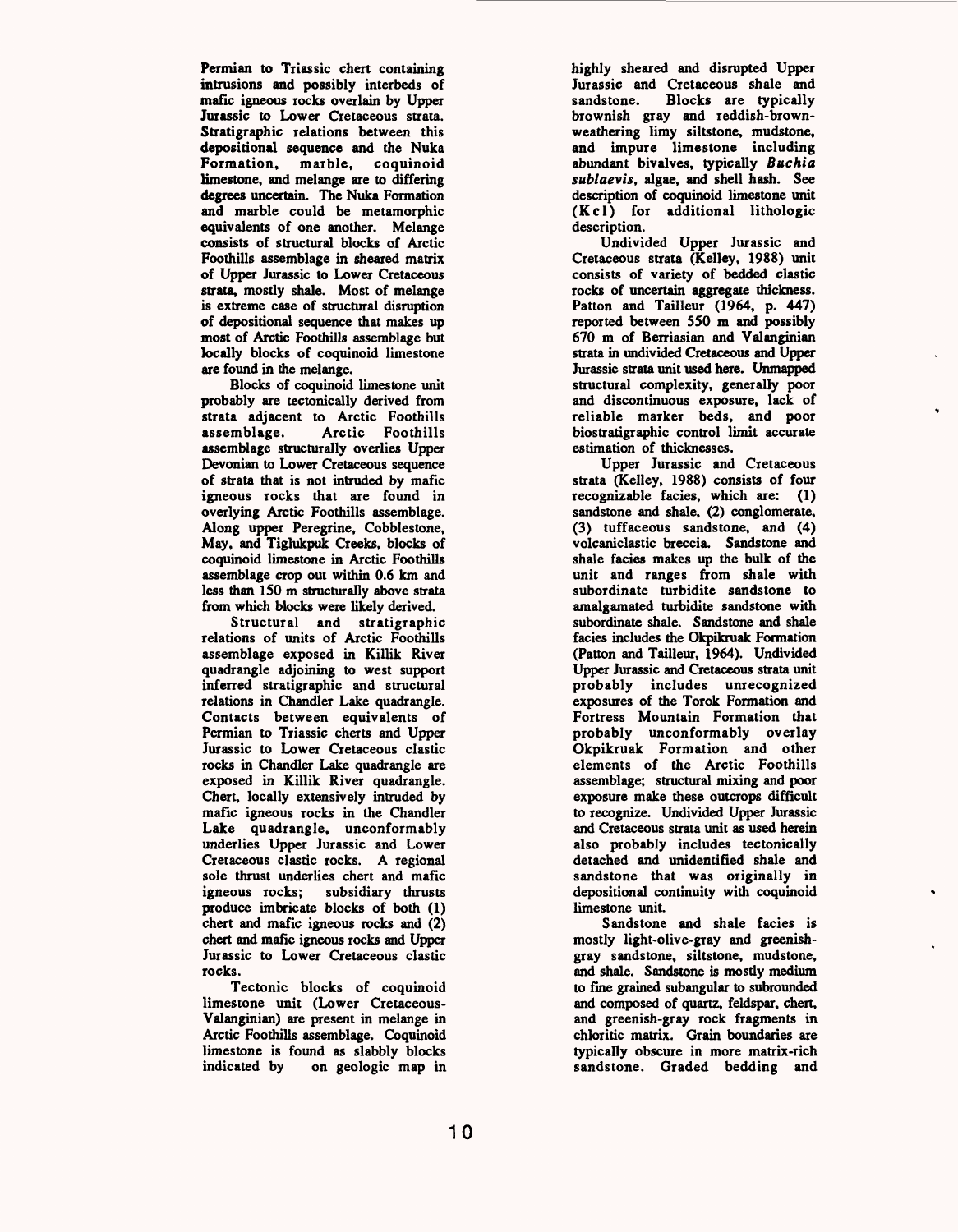incomplete turbidite sequences are common. Wood debris, prod marks, flute casts, and load casts are common. Sandstone is locally conglomeratic with granules of mainly chert and aphanitic rock fragments. medium-greenish-gray siltstone, mudstone, and shale.

Conglomerate facies includes framework-supported conglomerate typically found as beds and lenses in association with turbidite sandstone. Conglomerate is composed of wellrounded to subangular granules and small pebbles of quartz, chert, and rock fragments. Chert includes greenishgray, light-gray, and dark-gray varieties. Most rock fragments are greenish gray to dark gray, aphanitic, and silicified. Framework-supported conglomerate is also typically found in isolated bodies, some of which appear to fill channels cut in sandstone and shale. Isolated outcrops of heterolithic conglomerate include subrounded to subangular pebbles of greenish-gray and various-colored chert, yellowish-grayweathering silicified limestone or mudstone, and organic shale.

Tuffaceous sandstone facies is mostly grayish-green fine- to coarsegrained tuffaceous sandstone and interbedded siltstone and shale. Most grain boundaries in tuffaceous sandstone are indistinct. Sandstone is typically very chloritic. Sandstone includes chloritized rock fragments and locally relict glass-shard textures in thin section. Bedding ranges from 0.15 to 0.3 m thick and is commonly graded but also massive or obscure. Chlorite development and grain obliteration is especially prominent along broken and slickensided surfaces. Tuffaceous sandstone is interbedded with greenishgray to olive-gray to medium-dark-gray siltstone and shale.

Volcaniclastic breccia facies includes grayish-green breccia and grayish-green graywacke. Breccia is composed of mostly granule to pebblesize clasts of greenish-gray rock fragments in grayish-green chloritic matrix. Breccias are both framework and matrix supported. Volcanic rock fragments are mostly chloritized aphanitic rock fragments, but some fragments include fine-grained plagioclase laths. Few clasts are of vesicular and amygdaloidal mafic igneous rocks. Scattered chert clasts are found locally in breccias. Matrix of most breccias is typically dense felted mass of chlorite.

Mafic igneous rocks (Jurassic) (Patton and Tailleur, 1964) locally make up large part of Arctic Foothills assemblage. Some are sills, althougl most are podlike masses in structurally disturbed contact with their host rock: undisturbed chilled margins are rare. S.W. Karl (oral commun., 1986) reportr observing pillow structures in mafic igneous rocks on Tiglukpuk Creek, Outcrops of mafic igneous rocks are typically poor and scattered and<br>indicated on the map by an within indicated on the map by an Arctic Foothills assemblage.

Mafic igneous rocks include darkgreenish-gray, olive-gray, and lightolive-gray rocks with a variety of textures. Most rocks are fine grained and equigranular, but the unit also includes aphanitic, porphyritic, and coarse-grained varieties. Porphyritic varieties include plagioclase laths in a grayish-green groundmass of chloritized mafic minerals, mostly pyroxene. Some varieties have diabase texture. Some are amygdaloidal and vesicular. Some are autoclastic, consisting of finegrained to aphanitic clasts in crystalline groundmass of similar apparen\* composition.

Permian and Triassic chert is widely distributed within Arctic Foothills assemblage in Chandler Lake quadrangle. Patton and Tailleur (1964, p. 439) reported ribbon chert bodies av thick as 90 m in Chandler Lake Although structural complexity, poor and discontinuous outcrop, and general lack of stratigraphic control from outcrop to outcrop, limit confidence in estimating thickness of Permian and Triassic chert unit, chert appears to be as much as 150 m thick east of Anaktuvuk River and appears in general to thin eastward toward Cobblestone Creek area (Kelley, 1988). Chert is present as structural blocks that range from hand-specimensize clasts in melange to large block<sup>-</sup> that probably include original depositional thickness of chert. Localities are indicated by a  $\wedge$  within Arctic Foothills assemblage on map.

Chert found within Arctic Foothill<sup>-</sup> assemblage is radiolarian ribbon chert. It is medium light gray, grayish green, very light gray, and moderate yellowish green to grayish green, very finely laminated in part, locally obscurely graded, evenly parallel bedded, and found in beds that range from 2.5 to 15 cm thick with most beds between 5 to 6 cm thick. Radiolarians are locally abundant and especially conspicuous in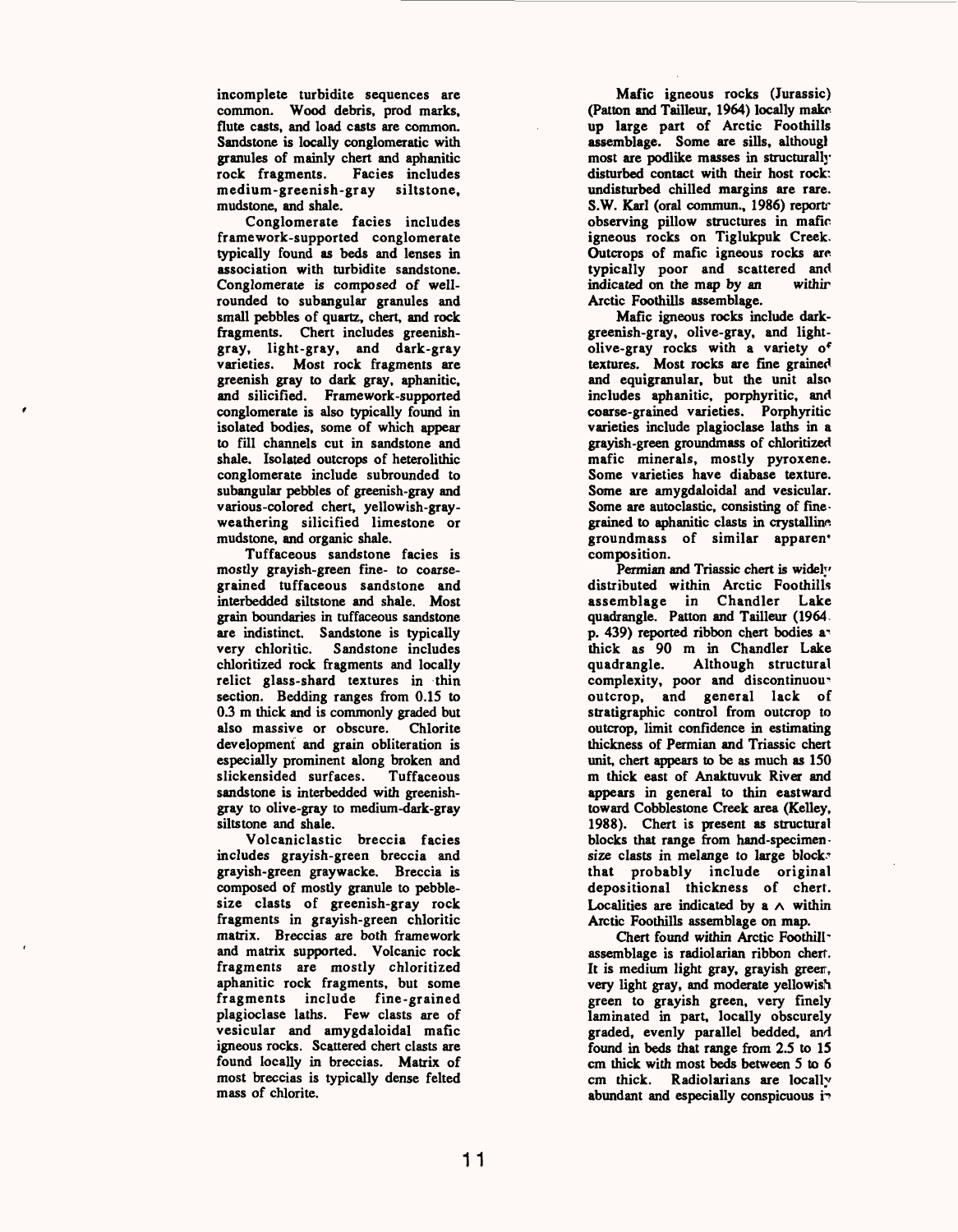light-greenish-gray chert. Siliceous shale and black-carbonaceous shale partings, some of which are locally deeply iron stained on weathered surfaces, are present between chert beds. Chert is locally very limy suggesting alteration from carbonate protolith

The Nuka Formation (Mississippian and Pennsylvanian) (KMaf, part) is found within the eastern part of Arctic Foothills assemblage. Formation consists of sandstone and limestone. Sandstone is light gray to yellowish gray, and fine to very coarse grained but mostly coarse to very coarse grained. Sandstone is composed mostly of subangular quartz and feldspar, most of which appears to be microcline. Glauconite is abundant accessory mineral locally. Limestone is light to light medium gray, very coarse grained to fine grained, and composed mostly of crinoid debris and lime mud. Limestone is thin bedded and cross bedded. Outcrops of the Nuka Formation are small, poor, and typically rubbly.

Marble is found in a few isolated and scattered outcrops within western part of Arctic Foothills assemblage. Marble is light gray to light yellowish gray, mostly coarsely crystalline, but grades to medium-grained limestone. Relict thin bedding locally present. Outcrops are friable weathering, highly fractured, and rubbly. Some parts of this unit consist of friable-weathering mixtures of large single-crystal calcite grains in recrystallized finer grained matrix, possibly recrystallized encrinite limestone.

Melange is found extensively within Arctic Foothills assemblage and consists of blocks of Permian and Triassic ribbon chert, mafic igneous rocks, Jurassic and Cretaceous sandstone, coquinoid limestone, and probably marble in thoroughly sheared and disrupted matrix of greenish-gray and olive-gray shale and mudstone. Matrix and sandstone blocks are indistinguishable from strata elsewhere assigned to the undivided Upper Jurassic and Cretaceous strata map unit

**Kcl** Coquinoid limestone unit (Lower Cretaceous, Valanginian)-In the Chandler Lake quadrangle, Unit is found in depositional contact with the Otuk Formation (J Fos, part) and the undivided Otuk and Shublik Formations (J hos), and also as tectonic blocks in melange in Arctic Foothills assemblage. These blocks are likely stripped from depositional sequence

with the Otuk Formation and the undivided Otuk and Shublik Formations.

Unit is typically brownish-gray and reddish-brown-weathering limy siltstone, mudstone, and impure limestone comprising abundant bivalves (typically *Buchia sublae'is)*  algae, and shell hash. typically weather to slabby blocks. Surfaces perpendicular to bedding have distinctive plicate different'alweathering pattern reflecting deposition as shell and algal mats.

Bedding surfaces commonly have orbicular weathering patterns reflecting large number of whole or nearly whe bivalve valves that made up algal and shell mats from which rock lil ely formed

JTos Otuk (Jurassic and Triassic) and Shublik (Triassic) Formations, undivided—Unit is equivalent to three map units used by Kelley (1988)—-the Otuk Formation (see also Mull and others, 1982), the Shublik Formation (see also Patton and Tailleur, 1964), and the "Otuk and Shublik Formations Probable overall thickness of unit, based on outcrop width and dip as measured on the map and sections of the Otuk Formation measured by Bodnar (1984, fig. 10 is about 130 m. Unit includes structurally induced variations in thickness.

Map units recognized in previous mapping but combined here have restricted distributions (Kelley, 19"3). The Shublik Formation as used in this report is restricted to outcrops eas\* of the Anaktuvuk River. The "Otuk and Shublik Formations, undifferentia\*ed" crops out along range front between Anaktuvuk River and Cobblestone Creek. The Otuk Formation as use<sup>-1</sup> in this report crops out along range front west of Anaktuvuk River and in isolated outcrops along Ekokpuk Creek in southwestern part of quadrangle.

The Otuk Formation(JTos, part) consists of (ascending) shale, chert, and limestone members, and the Blankenship Member. Shale member comprises dark-gray, grayish-black, and greenish-gray shale and mudstone, thin beds of dark-gray limestone, and darkgray to black chert. Much of shale member has sooty appearance in outcrop and is locally phosphatic. Chert member is characterized by  $C^{\text{R}}$ gray to black chert, silicified micritic limestone, and dark-gray to black, soft, sooty, silty shale. Chert in chert member is rhythmically bedded, thin bedded, laminated in part, and locally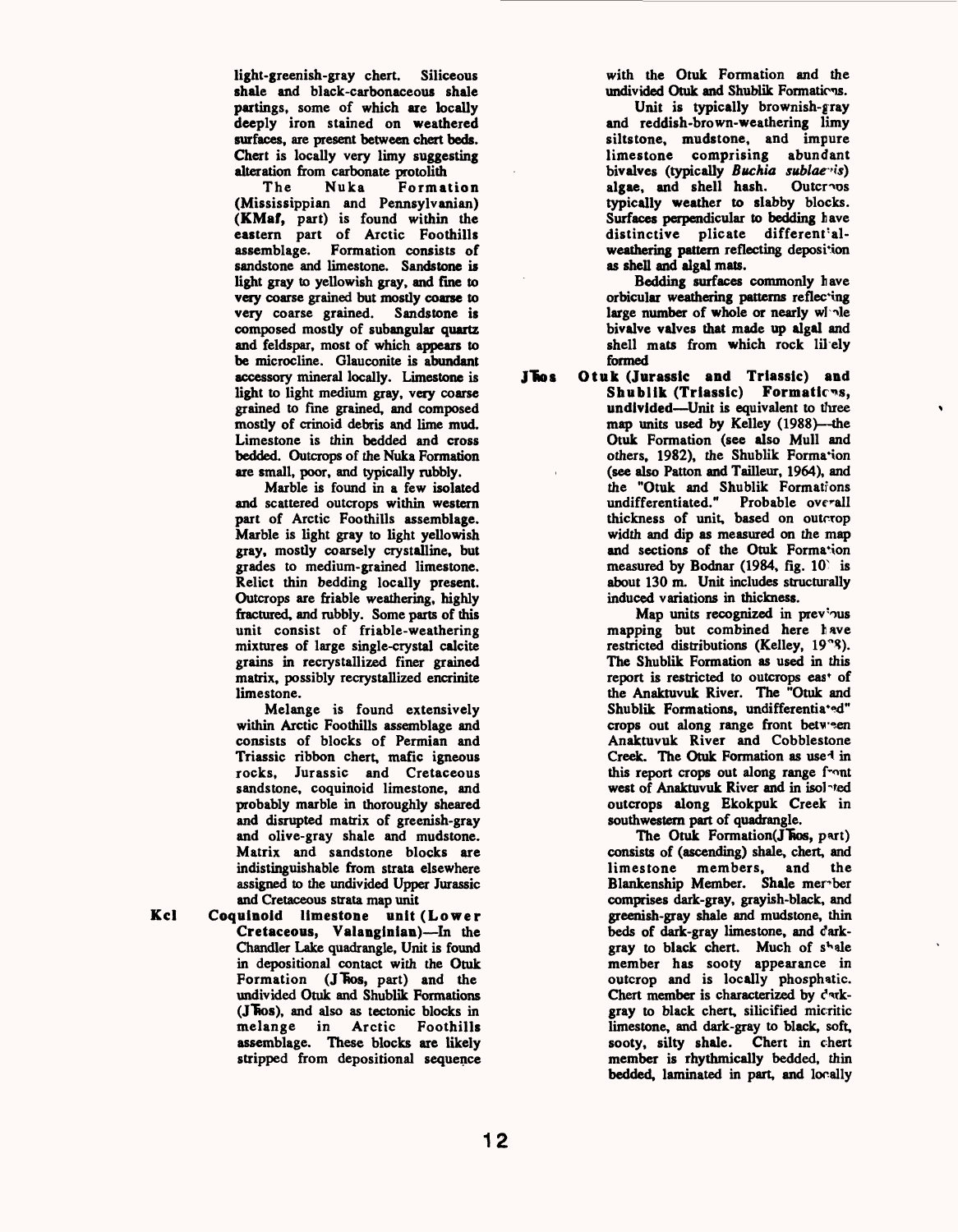fossiliferous containing abundant<br>Halobia and Monotis. Limestone *Halobia* and *Monotis*. member is mainly rhythmically interbedded yellowish-gray, lightbrownish-gray, and tan-weathering, dark-gray, fine-grained and very impure limestone with partings and interbeds of dark-gray and black shale. Limestone member includes coquina composed mostly of *Monotis* and *Halobia.* The Blankenship Member is mostly darkgray to black carbonaceous shale with brownish-gray-weathering pliable laminated oil shale and thin chert interbeds.

The Shublik Formation **(J\*fios,**  part) is mostly shale and impure limestone. Shale is mostly dark to very dark gray, soft, sooty, and fissile in part with paperlike weathering character. Shale is in part calcareous, and includes apatite concretions. Limestone is dark gray, medium dark gray, and brownish gray. Limestone typically resistant to weathering and lighter shades of gray than associated shale and includes abundant thin-shell bivalves including *Halobia* and *Monotis.* Unit includes ferruginous-weathering shale and mudstone, and yellowish-grayweathering silicified beds that grade

**Ps**

into the Otuk Formation (J**Ros**, part) **Siksikpuk Formation of Mull and**  others (1987) (Permian)-The Siksikpuk Formation of Mull and others (1987) used in this report is consistent with type section of Patton (1957), usage of Patton and Tailleur (1964), and age of Siok (1985) and Mull and others (1987). Patton (1957) first suggested name "Siksikpuk Formation" for outcrops of Lower(?) Permian strata along Skimo and Tiglukpuk Creeks in central Chandler Lake quadrangle. Patton and Tailleur (1964) subsequently traced their Siksikpuk Formation across Chandler Lake quadrangle referred to formation as Permian(?) in age. Mull and others (1982, p. 357) stated that the Siksikpuk Formation is Pennsylvanian, Permain, and Early Triassic in age based on fossil collections from widely scattered localities. Siok (1985, pi. 7) reported Early Permian fossils in two measured sections of his Siksikpuk Formation along range front between Confusion and Firestone Creeks in Chandler Lake quadrangle. Mull and others (1987) stratigraphically restricted their Siksikpuk Formation to Permian strata in Killik River quadrangle adjacent and west of Chandler Lake quadrangle.

The Siksikpuk Formation of Mull and others (1987) is between 61 and 17. m thick. Patton and Tailleur (1964) reported between 61 to 107 m of unit in Chandler Lake quadrangle, where Sio<sup>t</sup> (1985) reported 175 and 145 m from measured sections. Top of the measured sections. Siksikpuk Formation of Mull and others (1987) is not exposed in either section measured by Siok (1985) but outcrops of overlying Otuk Formation are foun<sup>1</sup> near top of both measured sections.

The Siksikpuk Formation of Mull and others (1987) in Chandler Lake quadrangle consists of three lithofacie\* (Kelley, 1988). These lithofacies ar« end members of continuum partially obscured by erosion. Lithofacies 1 is found along range front between wert boundary of map area and Anaktuvu<sup>t</sup> River. Lithofacies 2 is present east cf Nanushuk River along range front Lithofacies 3 is found near head of Ekokpuk Creek in southwestern area cf map.

Lithofacies 1 is mostly mudston and siltstone with smaller amounts cf shale, and limestone. Mudstone an<sup>-1</sup> siltstone are variegated reddish browr grayish red, light to dark greenish gray, and medium dark gray to black. laminated in part, thin to medium bedded, calcareous in part with gradational relations to very silty an<sup>4</sup> shaly limestone, locally reddish orang<sup>®</sup> weathering, and locally pyritic. Mudstone and siltstone includes barita veins and nodules, carbonate nodules, and reddish-orange claystone partings and thin interbeds. Limestone is medium dark gray to black, very impure, very shaly and silty, and locally fossiliferous. Shale is black to dar<sup>t-</sup> gray, fissile, and sooty in part. Shalo includes siltstone and mudston<sup>®</sup> partings. Lithofacies includes mediumdark-gray to black and greenish-gray f» dark-greenish gray, wispy, laminated and resistant siliceous mudston<sup>®</sup> resistant to weathering.

Lithofacies 2 is mostly shale and mudstone with smaller amounts of very impure limestone. Shale and mudston<sup>®</sup> is medium gray, black, dark greenish gray, fissile in part, silty in part, and calcareous in part. Lithofacies include<sup>®</sup> soft fissile dark-gray to black shale and sooty silty mudstone with obscure bedding. Mudstone and shale includes prominent barite nodules with radiatin $<sup>*</sup>$ </sup> crystal structure and barite veins. Limestone makes up very small part of section and typically is very impure, mostly shaly, and nodularform. Som<sup>\*</sup>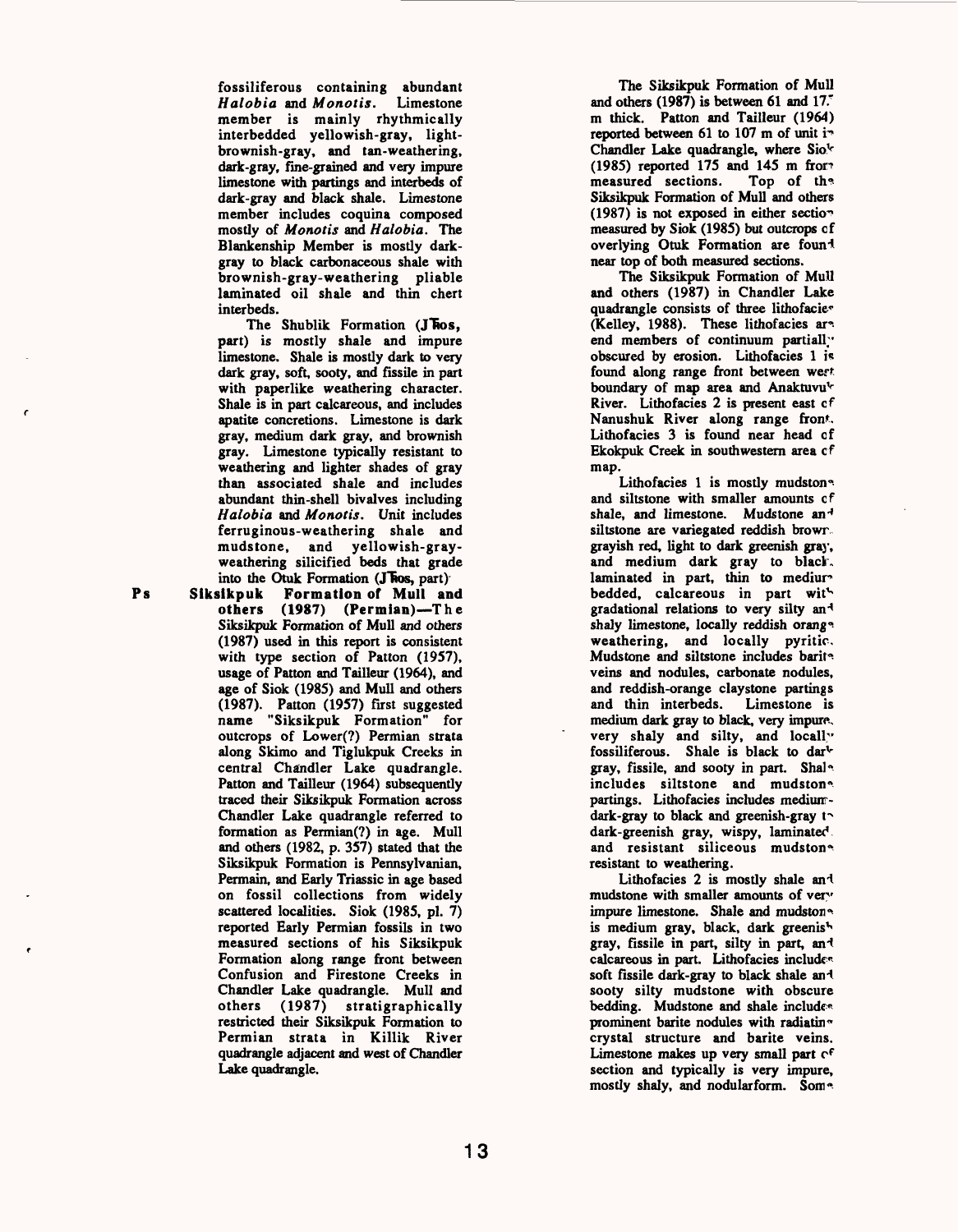of limestone beds are ferruginous weathering. Siok (1985) reports *Zoophycos* on bedding surfaces near base of section.

Lithofacies 3 is siltstone and shale. Siltstone is light gray, dark to very dark gray, and brownish gray and is characteristically, hard, siliceous, very uniform in texture but with faint color laminations, conchoidal fracturing but bocky weathering, thin to medium bedded, and partly rhythmically bedded. Siltstone grades to porcelaneous chert. Shale is dark gray to black, soft, sooty in part, and poorly exposed. Barite concretions and veinlets as much as 75 mm in greatest dimension are rare

Psl Sadlerochit Group (Permian)-Only the Permian (including the basal) part of the Sadlerochit Group is present in map area. Slablike bodies of Sadlerochit strata as thick as 15 m thick are found within imbricate fault blocks composed mostly of carbonate strata of the Lisburne Group east of and adjacent to head of Nanushuk River. Strata in the Sadlerochit Group are mostly siltstone, sandstone, and mudstone. Siltstone and mudstone are reddish brown, iron oxide cemented, and deeply iron stained on<br>weathered surfaces. Greenish-grav weathered surfaces. varieties of siltstone and mudstone without much iron stain also are present in group. Sandstone is very fine to fine grained, ripple-scale cross bedded, and grades to siltstone. Group includes coquina of brachiopods, gastropods, echinoderm debris, bryozoans, and shell debris. Large *Zoophycos* are present

**Lisburne Group (Mississippian)**  Map unit only discriminates two of three map units previously recognized in Chandler Lake quadrangle by Kelley (1988). Previous mapping showed distribution of (1) platform carbonate rocks of the Alapah and Wachsmuth Limestones, (2) prominent shaly intervals within platform carbonate strata, and (3) chert replacement of greatly thinned section of platform carbonate strata.

Strata of the Lisburne Group in Chandler Lake quadrangle are herein mapped as undivided Alapah and Wachsmuth Limestones. The Lisburne Group here also includes two facies that Mull and others (1982) previously identified as part of the Kuna Formation. These shale and chert facies were identified—but not assigned to the Kuna Formation-in previous mapping (Kelley, 1988). In this report, chert facies is shown as separate map unit (Mawc) within the Lisburne Group and shale facies is described, but not differentiated from, undivided Alapah and Wachmuth Limestones (Maw).

Chert facies (Mawc), whose strata are here geographically restricted from the Kuna Formation is regarded as part of undivided Alapah and Wachsmuth<br>Limestones because bedding Limestones characteristics and likely protolith of these strata are more akin to platform carbonate strata than strata assigned elsewhere to the Kuna Formation. Chert facies is commonly massive bedded, whereas very prominent bedding, ranging from rhythmic to uneven, is characteristic of the Kuna Formation. Protolith in chert facies at least in part is very coarse grained grainstone more typical of platform carbonate strata than the fine-grained clastic strata, possibly mudstone turbidites, the most likely protolith of much of the Kuna Formation.

Although not included within the Kuna Formation, chert facies in Chandler Lake quadrangle is probably part of regional transition from the Alapah and Wachsmuth Limestones to the Kuna Formation. Transition is from shelf carbonate rocks on northeast to chert and possibly to the Kuna Formation on southeast and takes place across linear zone that extends southeast from range front in Outwash Creek area about 80 km west of Chandler Lake quadrangle, through Ekokpuk Creek area in southwestern Chandler Lake quadrangle, and thence south of Doonerak Mountain, about 16 km south of Chandler Lake quadrangle. In transition zone, the Lisburne Group is anomalously thin. Chert replaces grainstone and wackestone in Outwash Creek area, especially silica-spiculitic limestone, and grainstone and wackestone in the Ekokpuk Creek area. Bedded chert of the Kuna Formation is found on upper Otuk Creek, about 24 km west of Outwash Creek at range front, and probably is facies southwest of chert facies in Chandler Lake quadrangle.

Strata comprising shale facies (Kelley, 1988) are here geographically restricted from the Kuna Formation as previously assigned (Mull and others, 1982) because exposures of facies lack lateral persistence, consistent stratigraphic position, or unique lithology. In extensive exposures of the Lisburne Group northwest of Anaktuvuk Pass, two intervals of shaly facies are found, separated by as much ar 120 m of the Alapah Limestone. Upper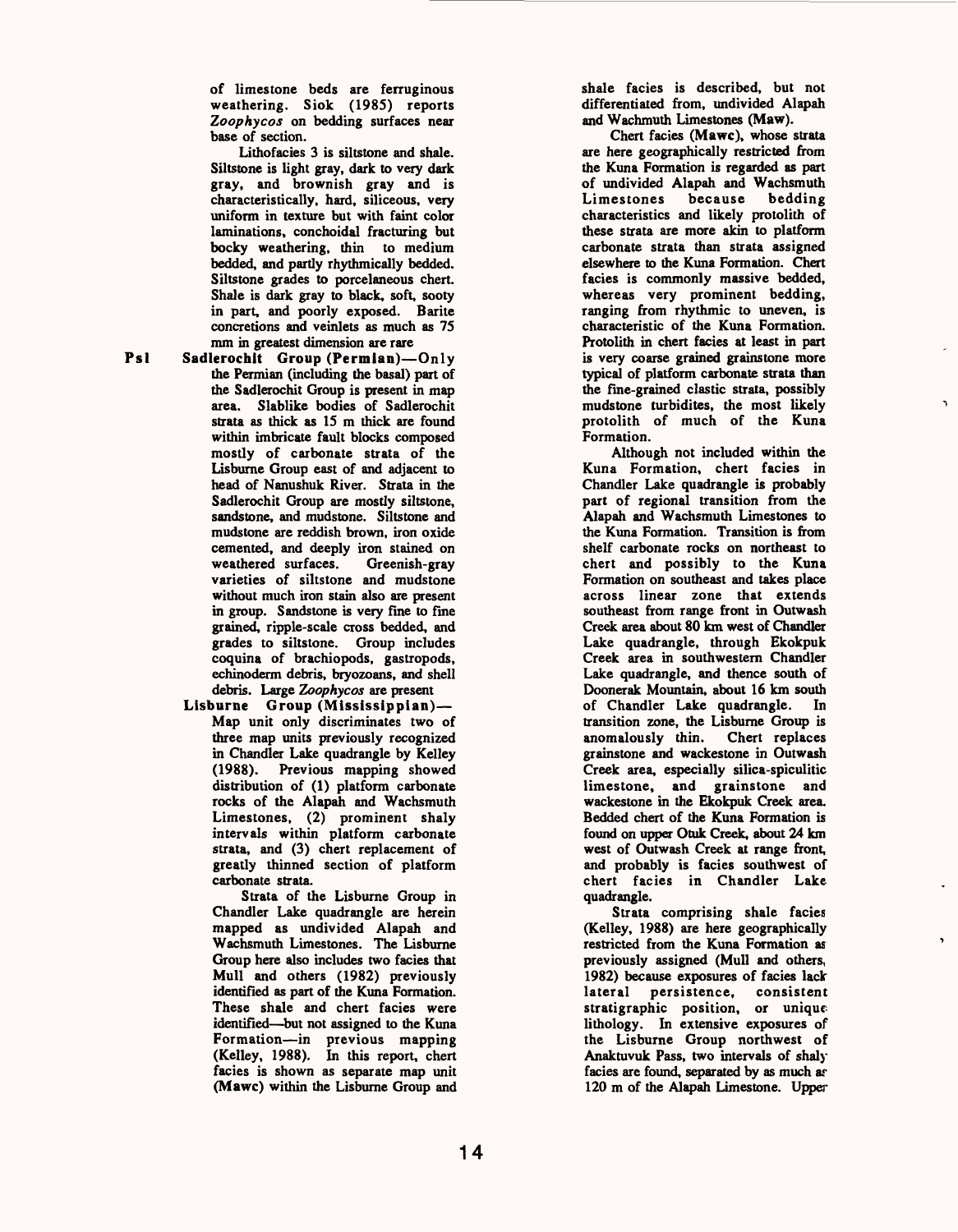interval is transitional into Permian shale of the Siksikpuk Formation of Mull and others (1987) and lower interval was previously identified as black chert and shale member of the Alapah Limestone (Patton and Tailleur, 1964, p. 419). Lower interval, which is locally phosphate bearing, does not have locally persistent stratigraphic position probably due to intertonguing of subtle facies. Not all workers recognize interval in lower part of the Alapah Limestone lithologically distinctive enough to be indicated in measured sections; along Skimo Creek, Patton and Tailleur (1964) reported lower shaly interval within the Alapah Limestone, whereas Armstrong and Mamet (1977, pi. 40 and Al) failed to recognize same interval as distinctive in measuring the same section

The Lisburne Group in Chandler Lake quadrangle consists of:

Maw Alapah and Wachmuth Limestones, (Mississippian)-Mostly lightbrownish-gray packstones and wackestones composed of bioclastic framework clasts and interstitial lime mud; abundantly fossiliferous including<br>brachiopods, foraminifers. foraminifers. echinoderms, corals, bryozoans, and gastropods. In most places, clastic character of limestone is apparent, but dolomitization obscures grain fabric. Bedding ranges from thin to massive and includes cross-bedded and cross-<br>laminated beds. Dark-grav shale. Dark-gray shale, carbonaceous limestone, shaly limestone, and limy shale make up between 10 and 30 percent of section. Dark-gray to light-medium-gray chert is present as nodules and nodularform Ferruginous-weathering and especially fossiliferous beds crop out near base of the Wachsmuth Limestone (Maw, part). Undivided Alapah and Wachsmuth Limestones is about 1018 m thick (Bowsher and Dutro, 1957; Armstrong and Mamet, 1977; and Armstrong and Mamet, 1978) throughout quadrangle except in Ekokpuk Creek area, southwest of confluence of Ekokpuk Creek and John River, and between John River and upper Inukpasugruk Creek where Lisburne strata are hundreds rather than thousands of feet thick.

> Very dark gray to medium-dark-gray argillaceous limestone, limy shale, and nodular chert are found in lower part of the Alapah Limestone (Maw, part).

Beds include abundant phosphatic nodules and (or) ooids. Most of limestone and limy shale is finegrained, carbonaceous, thin bedded to laminated, and platy weathering. Carbonaceous shale partings arc common. Some outcrops have soot)' carbonaceous bloom on weathered surfaces. Facies grades to medium-gray bioclastic limestone and dolomitized limestone. Mull and others (1982) previously assigned shale facies described in this report to easternmos<sup>\*</sup> tongue of black chert and shale facies of the Kuna Formation

Locally, this undivided unit is divided into:

Mawc Chert facies—Unit comprises mostly very dark gray to black chert. Chert is dense, nearly opaque, mostly massive, and conchoidal fracturing. Outcrops of chert are typically highly fractured and white quartz veined. Cher includes locally abundant medium-lightgray dolomitized micrite to very coarse grained grainstone in lenses, layers *of*  dark to very dark gray argillaceous siltstone and medium-gray limestone, and faint wispy structures, which may be relict bedding. Chert facies is replacement feature of anomalously thin parts of undivided Alapah and Wachmuth Limestones<br>Kayak

Mk Kayak Shale (Lower Mississippian)-Formation is predominantly shale with interbedded bioclastic limestone and finely crystalline limestone. Shale is darlgray to grayish black, carbonaceous, generally micaceous and fissile, claye<sup>1</sup> to very silty, and soft to brittle. Formation is not resistant to weatherin $\tau$ in comparison to overlying and underlying formations. Shale grades to mudstone and siltstone and includes thir quartz-rich and commonly bioturbate4 sandstone beds near base of formatior, Bioclastic limestone beds are generally less than 1.8 m thick and composed of reddish- and yellowish-brownweathering accumulations of megafoss'1 hash including abundant crinoid part\* with smaller amounts of brachiopod. bryozoan, and coral debris. Argillaceous limestone consists of finegrained crystalline limestone that is dark-gray to grayish-black, carbonaceous, and generally resistant to weathering. Reiser and others (1975) report beds of andesitic tuff and volcaning conglomerate in the Kayak Shale at the head of Inukpasugruk Creek. Formation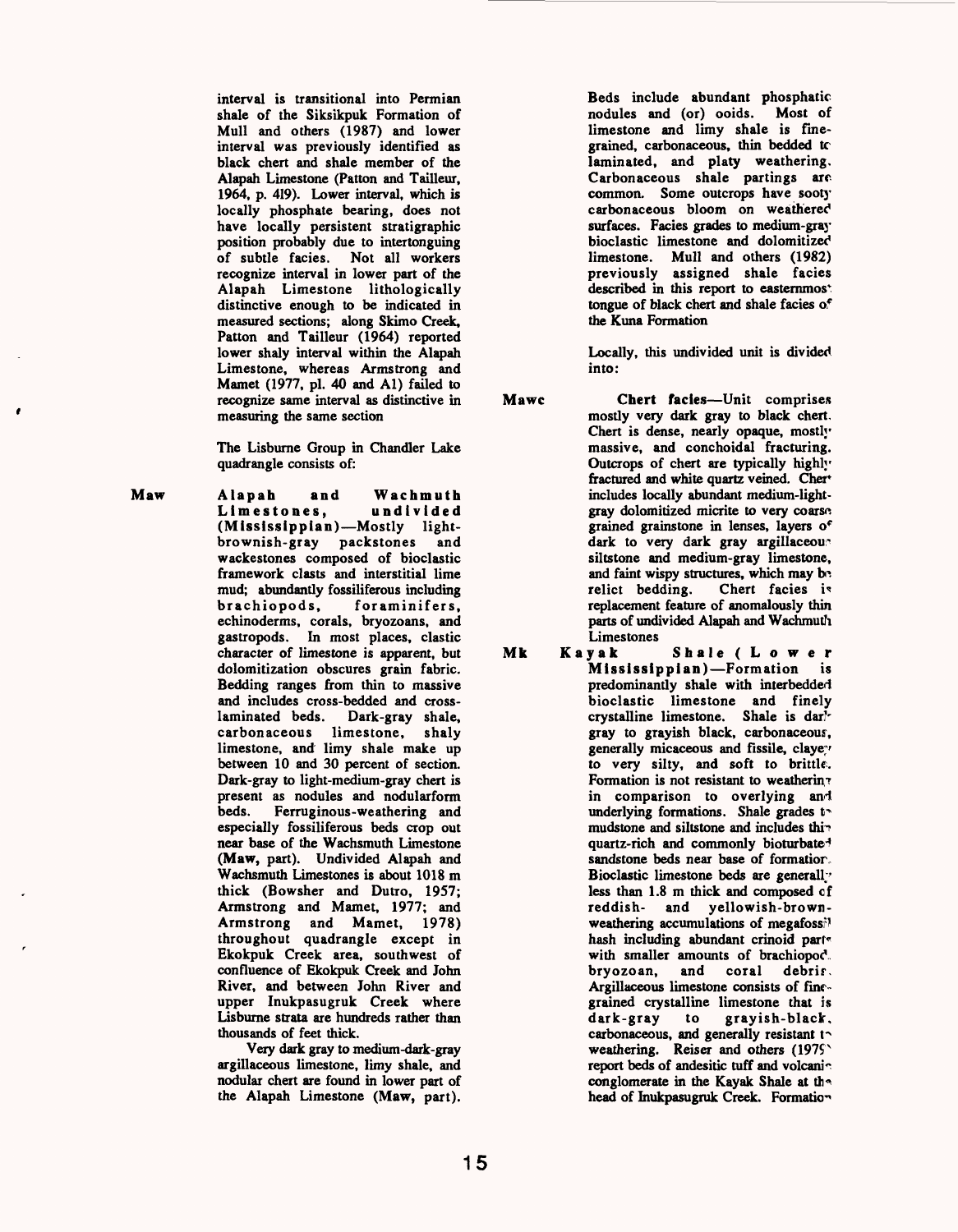ranges in thickness from 82 to 265 m thick. The Kayak Shale is a regional decollement zone (Kelley and Bohn, 1988) and ranges radically in apparent rather than true depositional thickness. Where the formation is best exposed and least disturbed, it is about 171 m thick

MDku Kanayut Conglomerate (upper part) Mississippian? and Upper Devonian)—Unit consists of the Stuver Member (Upper Devonian and Lower Mississippian) (Bowsher and Dutro, 1957; Nilsen and Moore, 1982, 1984; Nilsen and others, 1980, 1981; and Porter, 1966), the Shainin Lake Member (Upper Devonian) (Nilsen and Moore, 1982, 1984; Nilsen and others, 1980, 1981; Nilsen, 1981;), and strata mapped as the "upper part of the<br>Kanayut Conglomerate" Conglomerate" (Mississippian? and Devonian) by Kelley (1988). Thickness of unit in map area is uncertain but probably ranges between 760 and 305 m.

The Stuver Member (MDku, part) of the Kanayut Conglomerate extends from Chandler River to east boundary of quadrangle and from Toyuk Mountain thrust to range front (Kelley, 1988). The Stuver Member changes facies in south and southwest part of quadrangle. Laterally equivalent map unit, which includes the underlying Shainin Lake Member, is about 305 m thick in southeastern part of quadrangle (Kelley, 1988).

The Stuver Member comprises sandstone, siltstone, conglomerate, and shale. Variously iron-stained sandstone ranging from very fine grained to very coarse grained and conglomeratic, orthoquartzite to quartz-rich sandstone is principal rock type. Sandstone consists of very light gray quartz, chert, and siliceous rock fragments. Sandstone beds are as thick as 1 m thick and typically are found as elements of fining-upward cycles. Cross bedding is common in the sandstone. Member includes conglomerate consisting of granules and small pebbles of chert, quartz, and siliceous rocks typically in a matrix of quartz sandstone. Member also includes dark-gray to grayish-black shale and argillaceous siltstone which are micaceous, very silty, and sandy. Siltstone and shale grade to silty sandstone. The Stuver Member contains Devonian and Early Mississippian(?) plant fossils.

The Stuver Member locally includes Lower Mississippian(?) grayish-black to dark-gray shale in its uppermost part (Kelley, 1988). Lower Mississippian(?)

shale is carbonaceous and includes plan\* debris, local ironstones and partings of siltstone, and very fine grained<br>quartzose sandstone. Dark-gray quartzose sandstone. commonly carbonaceous shaly quartr. sandstone beds are found as weatheringresistant tabular bodies in Lower Mississippian(?) shale. Lower Mississippian(?) shale is exposed along outcrop belt of the Stuver Member extending from T. 15 S., R. 7 E. we.i across Nanushuk River and head of Alapah Creek to Kanayut River. Otheoutcrops are present in T. 13 S., R. 6 E. between Erratic Creek and Nanushul River and T. 15 S., R. 7 E.

The Shainin Lake Member (MDku, part) of the Kanayut Conglomerate underlies the Stuver Member and has similar areal extent to the Stuve-Member. The Shainin Lake Membeextends from east side of Chandler Riveto east boundary of quadrangle and from Toyuk Mountain thrust to range fron\* (Kelley, 1988). The Stuver Membechanges facies in south and southwes\* parts of quadrangle, at least in part by wedge out. Locally, southward thinning in the Shainin Lake Member is abrup\* (Kelley, 1984b). Mapping furthe~ suggests that the Shainin Lake Membethins and probably wedges out in northeast part of quadrangle.

The Shainin Lake Membe" comprises mostly conglomerate and sandstone. Conglomerate is as much a<sup>t</sup> half of member. Conglomerate is principally framework supported and composed of generally well-rounded pebbles and cobbles of mostly cherr, quartz, and quartzite. Matrix of conglomerate consists of quartz- and chert-rich sandstone and granule?. Conglomerate crops out in hard and resistant intervals as thick as  $4.5 \text{ m}$ . Conglomerate is typically silic\* cemented although calcareous and iro\* oxide cements are present. Sandstone i« hard, resistant, cemented to varyin<sup>\*</sup> degrees with silica, carbonate, and iro $*$ oxide, and composed of moderately the poorly sorted quartz, chert, and silicifie<sup>4</sup> rock fragments. Sandstone beds ar\* commonly cross bedded, moderately to poorly sorted, conglomeratic in part. and include pebble trains. Much of conglomerate and sandstone is organized into recognizable finingupward sequences. The Shainin Lake Member includes reddish-browr greenish-gray, and dark-gray to grayisl black, silty, sandy shale, siltstone, and argillaceous sandstone in various amounts.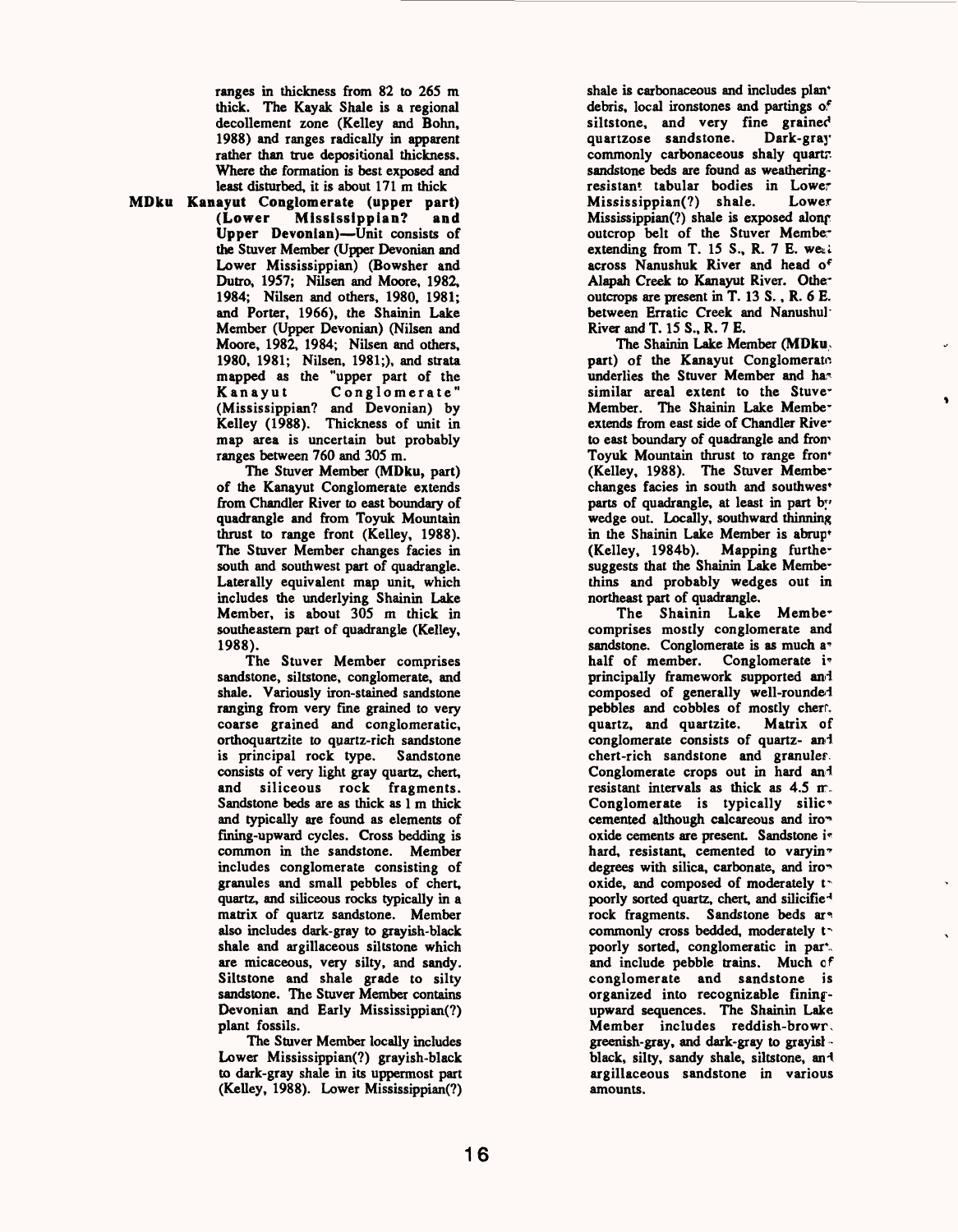Resistant to erosion and cliffforming character of the Shainin Lake Member contrasts sharply with relative recessive outcrops of overlying and underlying members of the Kanayut<br>Conglomerate. Additionally. Additionally, alternating recessive and resistant weathering character of the shale and sandstone making up members of the Kanayut Conglomerate that overlie and underlie the Shainin Lake Member, contrasts with the massive-weathering character of the Shainin Lake Member.

The "upper part of the Kanayut Conglomerate" of Kelley (1988) **(MDku,** part) crops out in mountains east of Chandler River and south of Toyuk Mountain thrust. Upper part of the Kanayut Conglomerate is laterally equivalent to the Stuver and Shainin Lake Members of the Kanayut Conglomerate.

The "upper part of the Kanayut Conglomerate" as used in Kelley (1988) comprises sandstone, conglomerate, and shale. Sandstone is light brownish gray, reddish brown, and light olive gray. Sandstone is typically iron stained to various degrees, cross bedded, very fine grained to very coarse grained but mostly coarse grained, and granular<br>conglomeratic in part. Sandstone conglomeratic in part. grains are mostly chert, quartz, and silicic rock fragments. Conglomerate is framework supported and mostly consists of granules and small pebbles of chert, quartz, and siliceous rock fragments. Sandstone and conglomerate organized into fining-upward sequences. Shale is dark gray, carbonaceous locally, very silty, sandy, and iron stained in part. The "upper part of the Kanayut Conglomerate" is characterized<br>by iron-stained outcrops of by iron-stained outcrops of differentially weathering sandstoneconglomerate intervals and shaly intervals. One or more massiveweathering intervals consisting of amalgamated sandstone and conglomerate are present, but generally less than 60 m thick and probably discontinuous

**Dkln Kanayut Conglomerate (lower part) and Noatak Sandstone,**  undivided (Upper Devonian)-Unit consists of the Ear Peak Member of the Kanayut Conglomerate (Nilsen and Moore, 1982, 1984; Nilsen and others, 1980, 1981; and Nilsen, 1981) and the Noatak Sandstone. Map information (Kelley, 1988) suggests undivided unit may be as much as 760 m thick and thins abruptly to northeast.

The Ear Peak Member **(MDku,**  part) of the Kanayut Conglomerate is mostly shale, mudstone, sandstone, an<sup>4</sup> conglomerate. Shale is reddish browr grayish green, brownish gray, an<sup>1</sup> grayish black, typically very silty an<sup>1</sup> micaceous, and grades to siltstone. Sandstone is quartz rich and ranges between orthoquartzite and quartz-rich sandstone with various amounts  $c<sup>f</sup>$ silica, carbonate, and iron oxid<sup>\*</sup> cements. Sandstones are granule to pebble conglomeratic in part and grad<sup>e</sup> to conglomerate. Cross bedding is common in sandstone beds and ranges from large scale to ripple laminae. Conglomerate is framework supported with framework clasts consisting cf granules, pebbles, and cobbles cf mostly quartz and chert. Sandston<sup>®</sup> consisting principally of quartz and chert make up the matrix  $i<sup>n</sup>$ conglomerates. Principal rock types cf the Ear Peak Member typically are organized into fining-upward cycles with conglomerate or massive sandstone at base grading upward to finer grained and cross-bedded strata.

Lithology of the Ear Peak Member varies across map area. Sandstone is most abundant in north and east parts cf its outcrop area, mostly north of the Toyuk Mountain thrust. Dark-grav shale is most abundant south of the Toyuk Mountain thrust fault.

The Noatak Sandstone **(Dklir,**  part) is principally sandstone and<br>mudstone. Pinkish-gray, light-Pinkish-gray, lightbrownish-gray, and light-gray calcareous-cemented sandstone is typical. Sandstone is mostly fine to coarse grained with scattered granule\* and small pebbles of quartz and chert locally. Sandstone is laminated in part. ranges from thin to thick bedded and in part cross bedded. Load casts, marina fossils, and scattered plant debris are present locally in sandstone. Mudstone is dark gray and brownish gray. Principal distinguishing characteristics of the Noatak Sandstone include: pinkish-gray-weathering outcrops, continuous and tabular-weathering bed' moderate or good sorting, and carbonate cement.

In Thibodeaux Mountain area, the Noatak Sandstone is coarser grained than elsewhere in map area and include<sup> $\kappa$ </sup> possible evidence of nonmarine sedimentation. The Noatak Sandstone is highly iron stained, granule conglomeratic containing granules cf quartz, chert, and ironstone, and includes conglomerate beds and lenses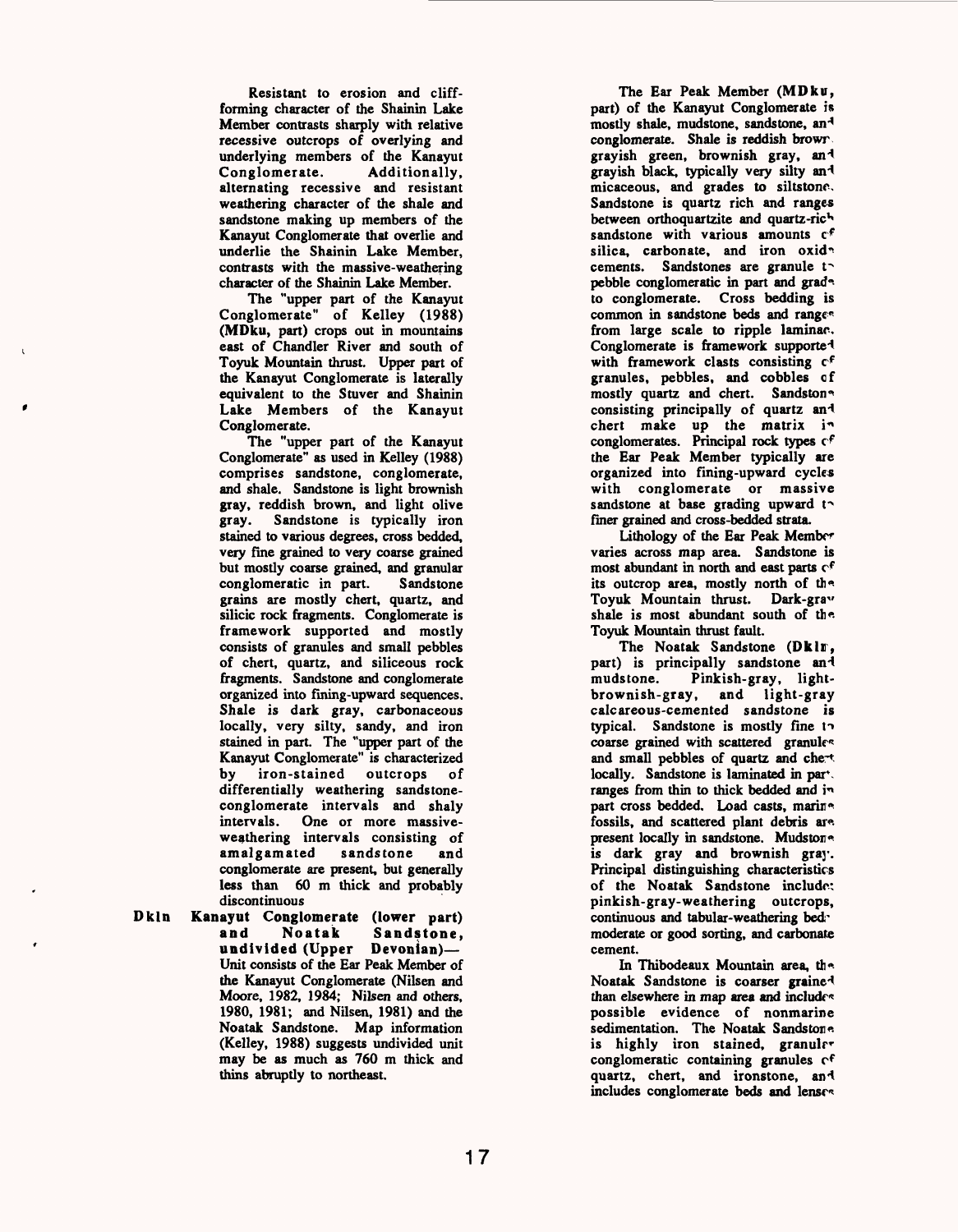in Thibodeaux Mountain area. Formation includes deeply iron-stained shale partings, prominent cross bedding, and marine fossils in deeply iron-stained lenses. It also includes possible paleosols, rain-print structures, and mud-cracks structures. Conglomerate and conglomeratic sandstone are common in Thibodeaux Mountain area. Sandstone/shale ratio decreases to south and west of Thibodeaux Mountain area.

The Noatak Sandstone is found discontinuously in map area and probably interfingers with the Hunt Fork Shale locally, but structural detachment (Kelley and Bohn, 1988) and thrusting greatly obscure the interfingering

Dkn Kanayut Conglomerate (part) and Noatak Sandstone, undivided (Upper Devonian)-Thickness of this map unit is very poorly constrained but probably around 760 m.

Unit comprises sandstone, shale, and conglomerate. Sandstone is typically reddish brown weathering, reddish brown to brownish gray, iron stained, thin to medium bedded, and<br>prominently cross bedded. Most prominently cross bedded. sandstone is fine to coarse grained, moderately to poorly sorted, and granule conglomeratic locally. Ferruginous, silica, and carbonate cements are present in sandstones in various amounts in different localities. Reddish-brown and dark-gray shale is very silty, sandy in part, carbonaceous in part, and ferruginous in part. Conglomerate is framework supported, granule to pebble in size, and composed of chert, quartz, and silicic rock fragments. The Stuver, Shainin Lake, and Ear Peak Members of the Kanayut Conglomerate are obscure, if present. Dark-gray Lower Mississippian(?) shale is not present, or else unrecognized. Much of this unit appears transitional into the Noatak Sandstone as mapped elsewhere in this part of Brooks Range, especially in southwestern part of map

area<br>Hunt Dh Hunt Fork Shale (Upper Devonian) — Unit consists of undivided wacke and shale members (units Dhw and Dhs, respectively, which are mapped separately locally). Thickness of undivided unit is uncertain.

Undivided unit comprises mostly shale and sandstone. Shale is medium dark gray and olive gray. Unit includes argillite with poorly developed<br>cleavage. Most fine-grained and Most fine-grained and argillaceous rocks have poorly

developed phyllitic sheen on partings and include sandstone partings and interbeds. Sandstone is grayish green and greenish gray, mostly fine to medium grained, micaceous, and ripple cross bedded in part. Sandstone beds are locally graded. Much of outcrop, in which the wacke and shale members are undiscriminated, is shaly strata (indicated by short-dashed-line pattern on map). Unresolved structural complication precludes determining whether shale member thickens or wacke member wedges out to southwest; shaly strata are more prominent in southeastern parts of map area

On map, exposures of especially shaly strata (shale? member) are indicated by same map pattern as for shale member (Dhs) of the Hunt Fork Shale, but without contact boundaries or map-unit symbols

Locally divided into:

Dhw Wacke member—Outcrop widths and dip from previous mapping (Kelley, 1988) suggest that wacke member is around 760 m thick. Wacke member appears to thin to northeast.

Member consists of siltstone, mudstone, and sandstone. Siltstone and mudstone are greenish gray, brownish gray, olive gray, and medium dark gray. Siltstone and mudstone are typically brownish gray, yellowish brownish gray, and hackly weathering. Manganiferous films on weathered surfaces are common on siltstone and mudstone. Siltstone is very shaly and mudstone grades to siltstone. Sandstone is light to medium olive gray, fine to medium grained, and conglomeratic locally. Sandstone is also commonly limonitic, ferruginous weathering in part, and locally fossiliferous. Conglomeratic sandstone includes small pebbles and granules of chert, argillite, and ironstone. Fossils typically are found in conglomeratic lenses containing plant debris. Sandstone beds are as thick as 0.9 m and ranges from wackes containing quartz, chert, mica, and aphanitic rock fragments to quartzites composed of quartz and chert. Unit highlighted by small dot pattern on map. Load casts and bioturbation are locally common. Wacke member locally interfingers with overlying Noatak Sandstone (Dkn, part), but structural complexities obscure gradational relations between wacke member and the Noatak (Kelley and Bohn, 1988)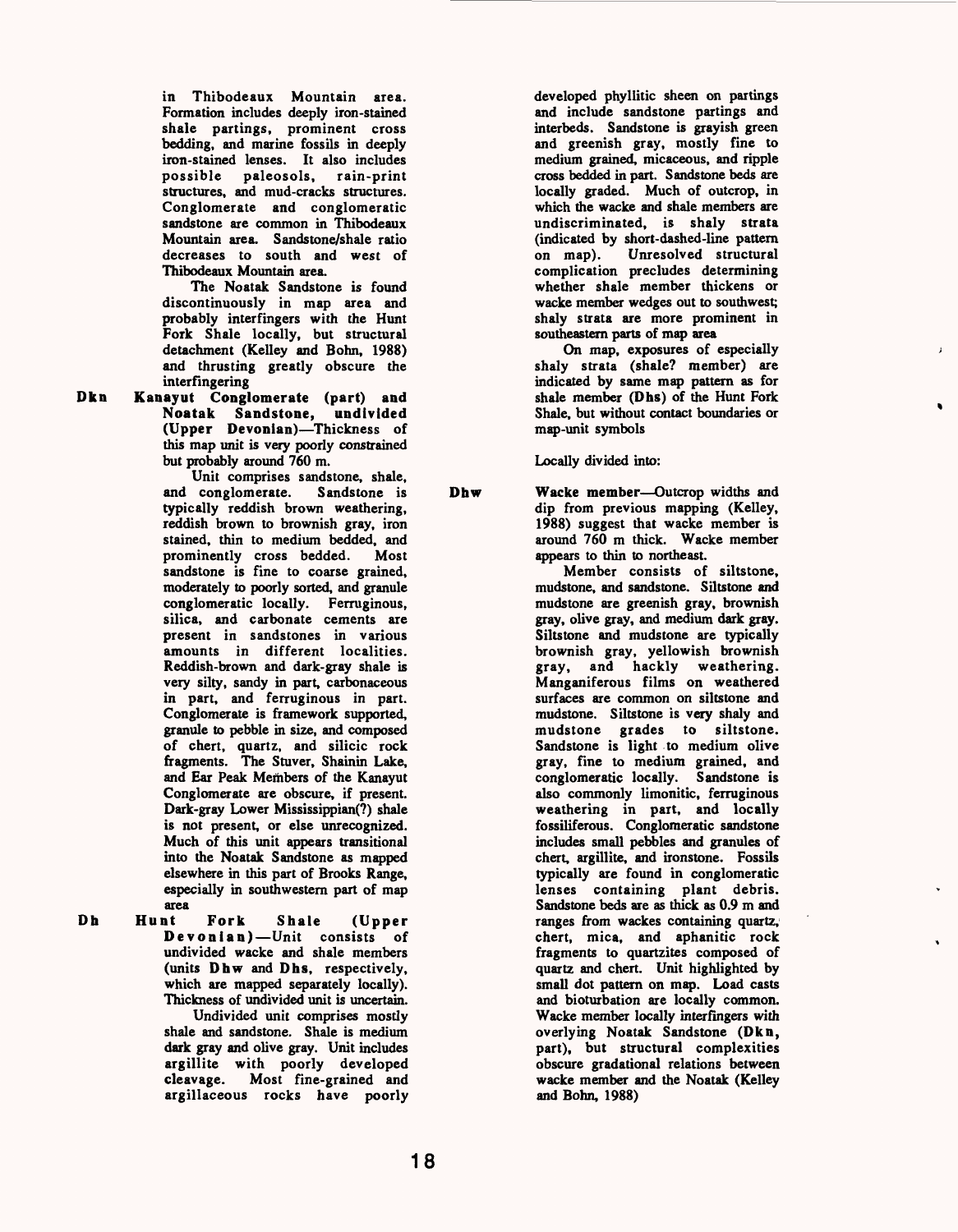Dhs Shale member-Outcrop widths and dips suggests that shale member attains maximum thickness of 610 m and probably thins to northeast (Kelley, 1988).

Member comprises mudstone, shale, and sandstone. Mudstone and shale are medium to medium dark gray, very silty, fissile, and interbedded with sandstone. Mudstone and shale grade to siltstone, argillite, and slate. Sandstone is brownish gray and greenish gray, fine to medium grained, mostly fine grained, laminated, lowangle cross bedded, and wavy laminated in part. Sandstone beds include ripple

marks, load casts, and a few rip-up clasts of dark-gray shale. Sandstones consist of generally well-sorted grains of quartz, chert, argillite(?), feldspar, and white mica. Sandstone/shale ratios range from 1:5 to 2:3. Unit is structural'; thickened and locally repeated 17' imbricate fault blocks.

Member appears to be slight'y metamorphosed. Mudstone and shale commonly have a poorly developed axial-plane cleavage in cores of mesoscopic folds. Bedding ar4 cleavage surfaces have micaceous sheen and shale and mudstone are gradation<sup>-1</sup> to slate and argillite